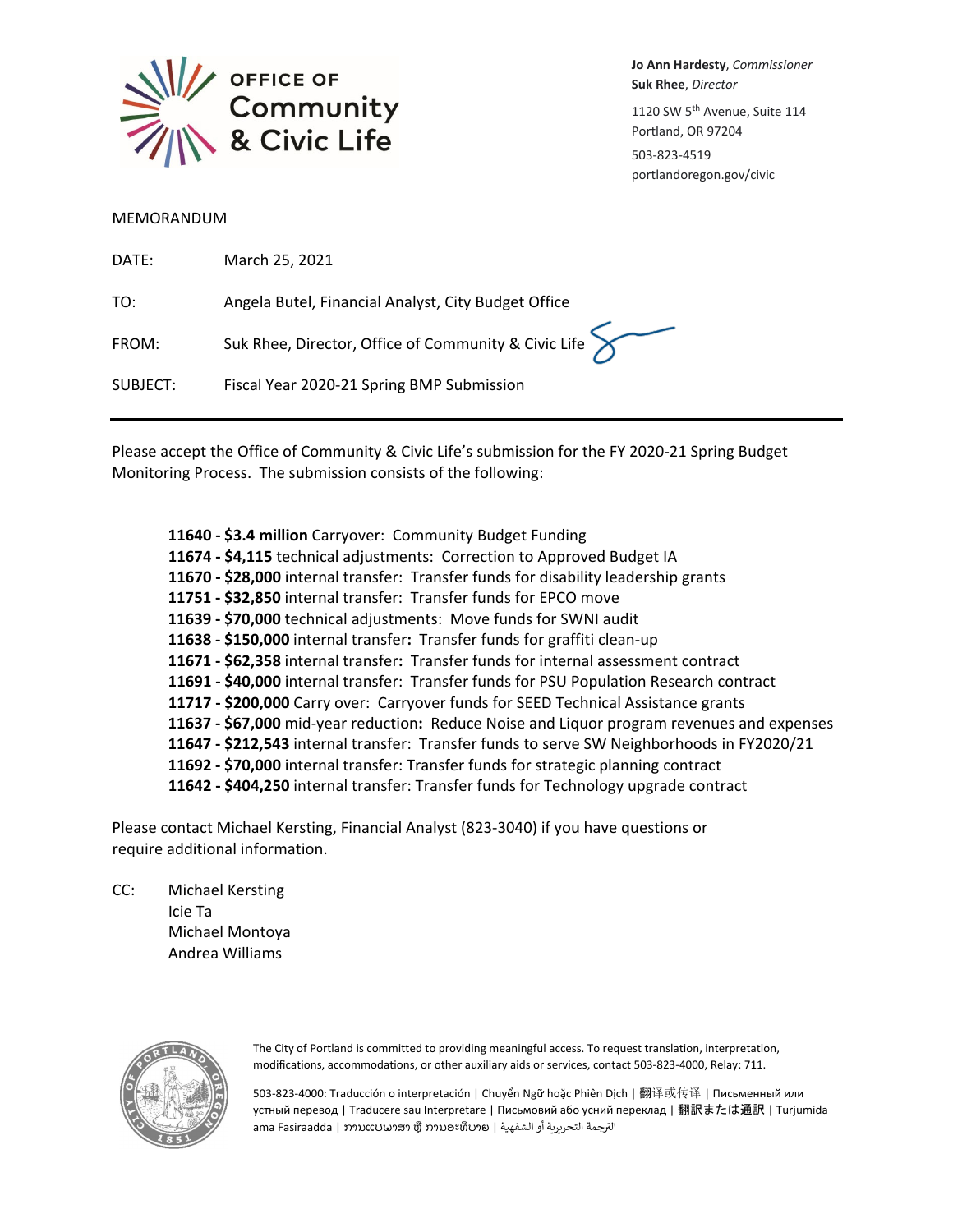# **NI - Office of Community and Civic Life DP Type Mid-Year Reduction**

**Request Name:** 11637 -Revenue reductions for Liquor and Noise

### **Package Description**

Revenues for the Liquor and Noise programs are down this fiscal year. The main driver of these reductions is the limiting of large gatherings that would require noise permits, as well as the effects of COVID on the restaurant industry. Civic Life made reductions to both Liquor and Noise programs in the Fall BMP, this is an additional revision to those reductions. On the expense side, Civic Life has had personnel vacancies in the Noise and Liquor programs that will offset the reductions in revenue. Liquor License reduction: \$55,000. Noise Program reduction: \$12,000.

### **Service Impacts**

The Noise program has gone without a Code Specialist since the position was vacated in February of 2020. The Livability supervisor, who supervises the Noise, Liquor, and Graffiti programs has been vacant since July 2020.

| <b>Account Name</b> |                             | 2020-21 SPRING Requested<br>Adj |
|---------------------|-----------------------------|---------------------------------|
| Expense             | Personnel                   | $-67,000$                       |
| <b>Expense</b>      | Sum:                        | $-67,000$                       |
|                     |                             |                                 |
| <b>Account Name</b> |                             | 2020-21 SPRING Requested<br>Adj |
| Revenue             | <b>Charges for Services</b> | $-67,000$                       |
| <b>Revenue</b>      | Sum:                        | $-67,000$                       |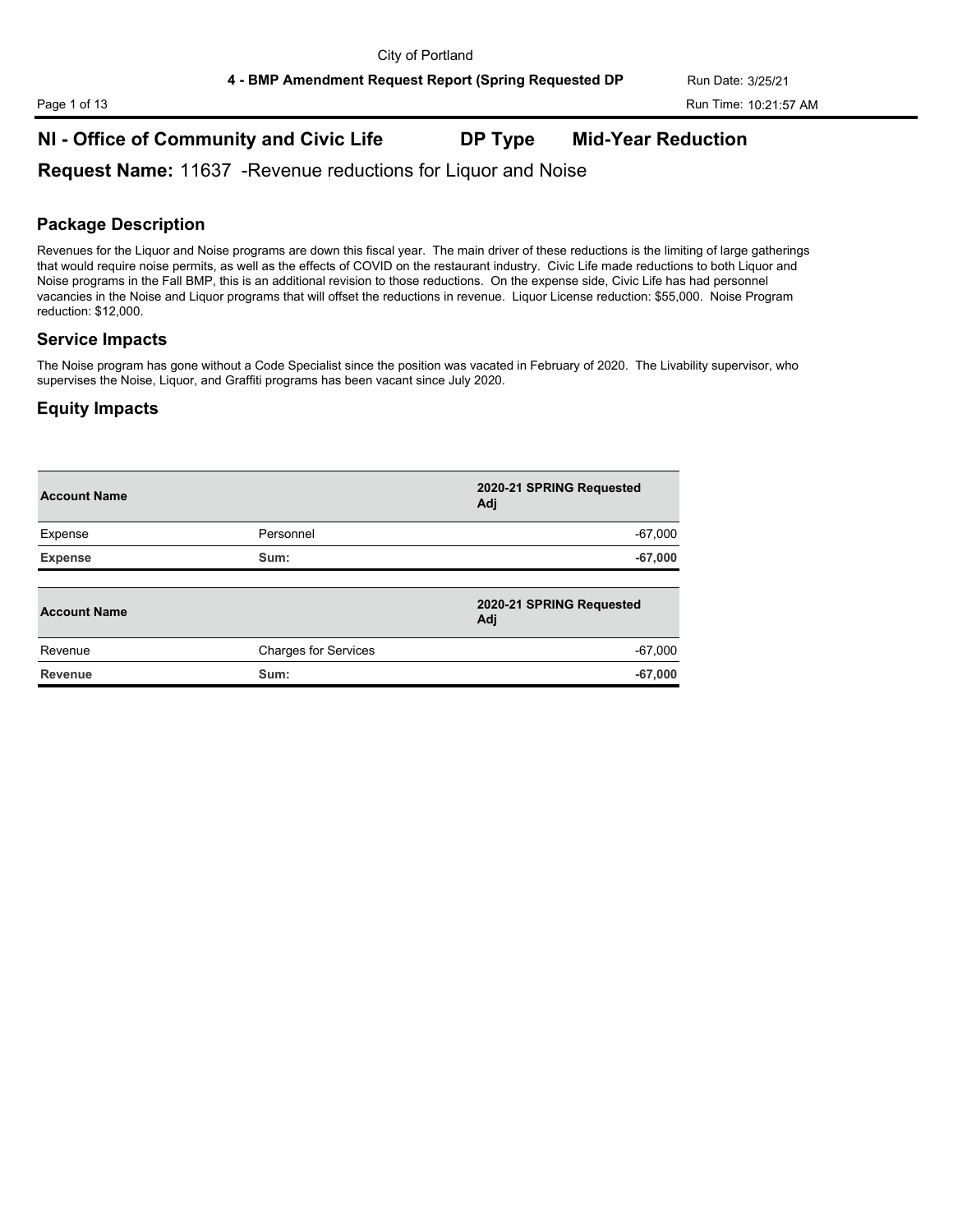Page 2 of 13 Run Time: 10:21:57 AM

# **NI - Office of Community and Civic Life DP Type Internal Transfer**

**Request Name:** 11638 -Move Personnel savings to Graffiti

### **Package Description**

The combination of COVID closures and public demonstrations over the past year, there has been a major increase in graffiti and associated clean-up. The Mayor's office has identified graffiti clean-ups as a priority for livability in the City. The graffiti program will surely exceed its current year budget. Civic Life intends to support additional graffiti clean-ups by re-allocating personnel savings to support clean-ups. This transfer is on a one-time basis. Ongoing resources are required to maintain a greater level of service delivery.

### **Service Impacts**

Civic Life will continue to be able to clean-up graffiti at the higher level required for the remainder of the fiscal year.

| <b>Account Name</b> |                                        | 2020-21 SPRING Requested<br>Adj |
|---------------------|----------------------------------------|---------------------------------|
| Expense             | <b>External Materials and Services</b> | 150,000                         |
|                     | Personnel                              | $-150,000$                      |
| <b>Expense</b>      | Sum:                                   | 0                               |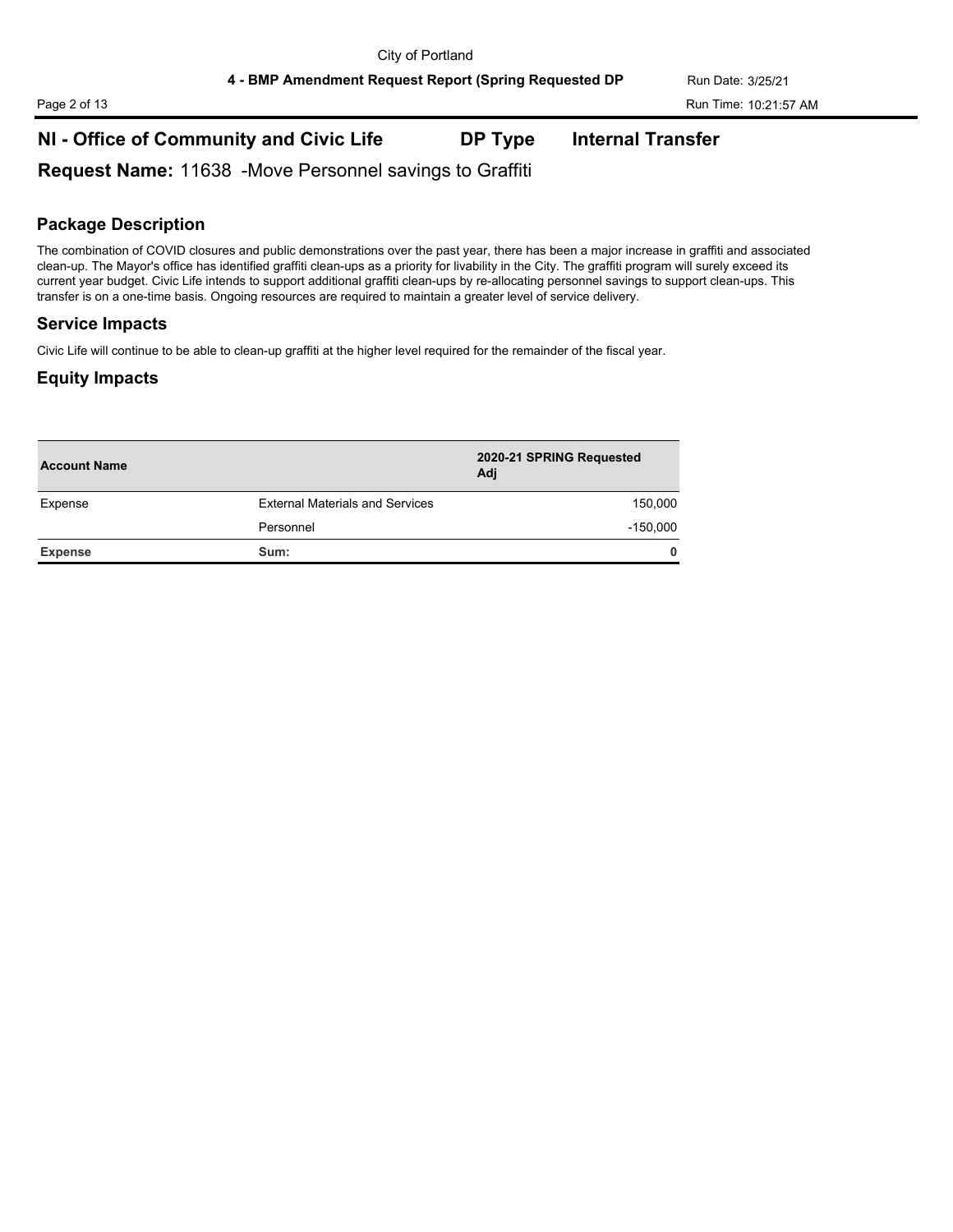# **NI - Office of Community and Civic Life DP Type Technical Adjustments**

**Request Name:** 11639 -Move funds for SWNI audit

# **Package Description**

Civic Life contracted to have a forensic audit of Southwest Neighborhoods Inc. (SWNI) This budget action is to move the funding from the budget for direct payments to coalitions into the budget for the administration of the coalitions. \$70,000.

# **Service Impacts**

This funding was used to conduct a forensic audit in order to move forward with a better understanding of SWNI's financial and organizational practices in order to safeguard taxpayer dollars.

| <b>Account Name</b> |                                        | 2020-21 SPRING Requested<br>Adi |   |
|---------------------|----------------------------------------|---------------------------------|---|
| Expense             | <b>External Materials and Services</b> |                                 | 0 |
| <b>Expense</b>      | Sum:                                   |                                 |   |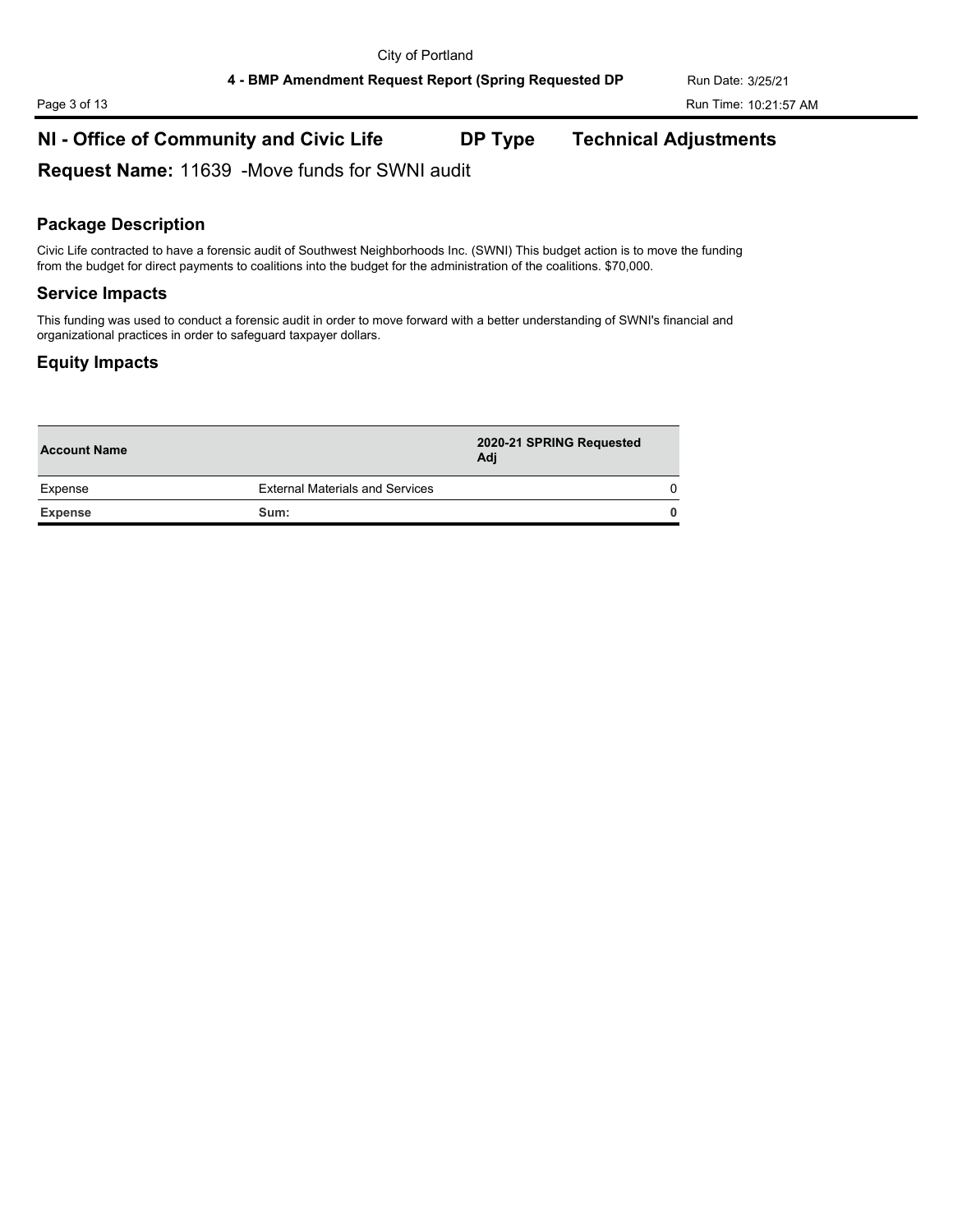# **NI - Office of Community and Civic Life DP Type GF Program Carryover**

**Request Name:** 11640 -Community Budgeting funding carryover

### **Package Description**

In the Fall BMP, Civic Life was awarded \$1.9 million in ongoing Recreational Cannabis Tax resources and \$1.5 million in one-time General Fund resources as part of the multi-bureau Reimagine Oregon participatory budgeting initiative. This project is not expected to begin work until next fiscal year, therefore we are requesting carryover of the full amount.

#### **Service Impacts**

None.

| <b>Account Name</b> |                                        | 2020-21 SPRING Requested<br>Adi |
|---------------------|----------------------------------------|---------------------------------|
| Expense             | <b>External Materials and Services</b> | $-3,400,000$                    |
| <b>Expense</b>      | Sum:                                   | $-3,400,000$                    |
| <b>Account Name</b> |                                        | 2020-21 SPRING Requested<br>Adj |
| Revenue             | General Fund Discretionary             | $-1,500,000$                    |
|                     | Miscellaneous Fund Allocation          | $-1,900,000$                    |
| <b>Revenue</b>      | Sum:                                   | $-3,400,000$                    |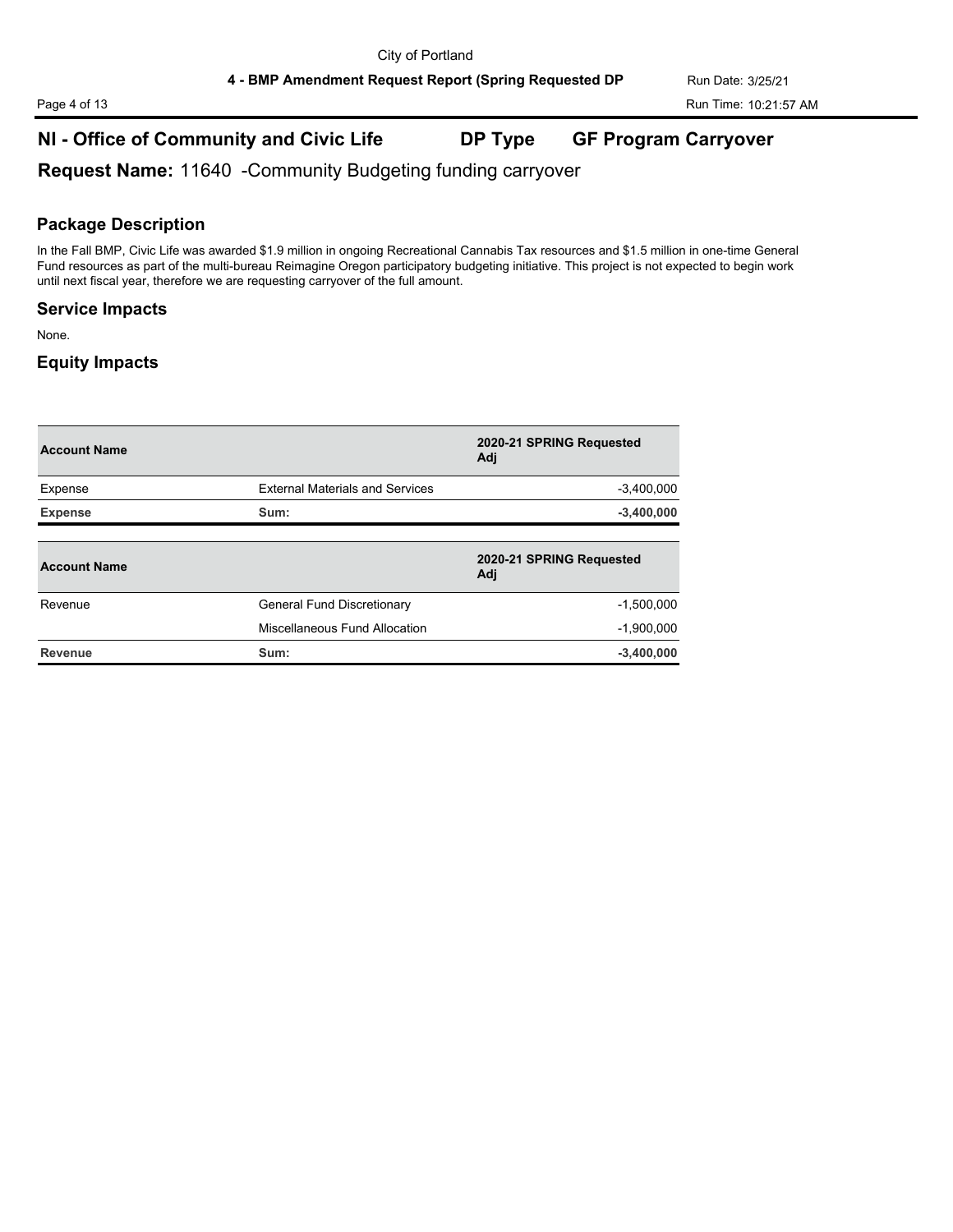# **NI - Office of Community and Civic Life DP Type Internal Transfer**

**Request Name:** 11642 -Technology upgrades - Civic Life Database

### **Package Description**

As part of our bureau wide technology upgrade, Civic Life is procuring a technology platform (\$417,000) the costs of which are shared between the Cannabis Program (\$312,750, which is 75%) and \$20,850 (5%) each from Liquor Licensing, Noise, Advisory Boards & Commissions, Neighborhood Services, and Communications Programs. The funds for the Cannabis Program will come from vacancy salary savings (\$300,000) and existing EM&S (\$12,750). The funds for the remaining programs will come from salary savings.

### **Service Impacts**

The platform, currently in the final steps of procurement and BTS review, will result in improved efficiency and productivity for Cannabis regulatory and SEED initiatives through data management, reporting and web based licensee user interface. Similar efficiency and productivity enhancements will accrue to the other five programs who will share this technology platform that will be modified for their particular needs.

| <b>Account Name</b> |                                        | 2020-21 SPRING Requested<br>Adj |
|---------------------|----------------------------------------|---------------------------------|
| Expense             | <b>External Materials and Services</b> | 404,250                         |
|                     | Personnel                              | $-404,250$                      |
| <b>Expense</b>      | Sum:                                   | $\Omega$                        |
| <b>Account Name</b> |                                        | 2020-21 SPRING Requested<br>Adj |
| Revenue             | <b>Beginning Fund Balance</b>          | $\Omega$                        |
| <b>Revenue</b>      | Sum:                                   | $\mathbf{0}$                    |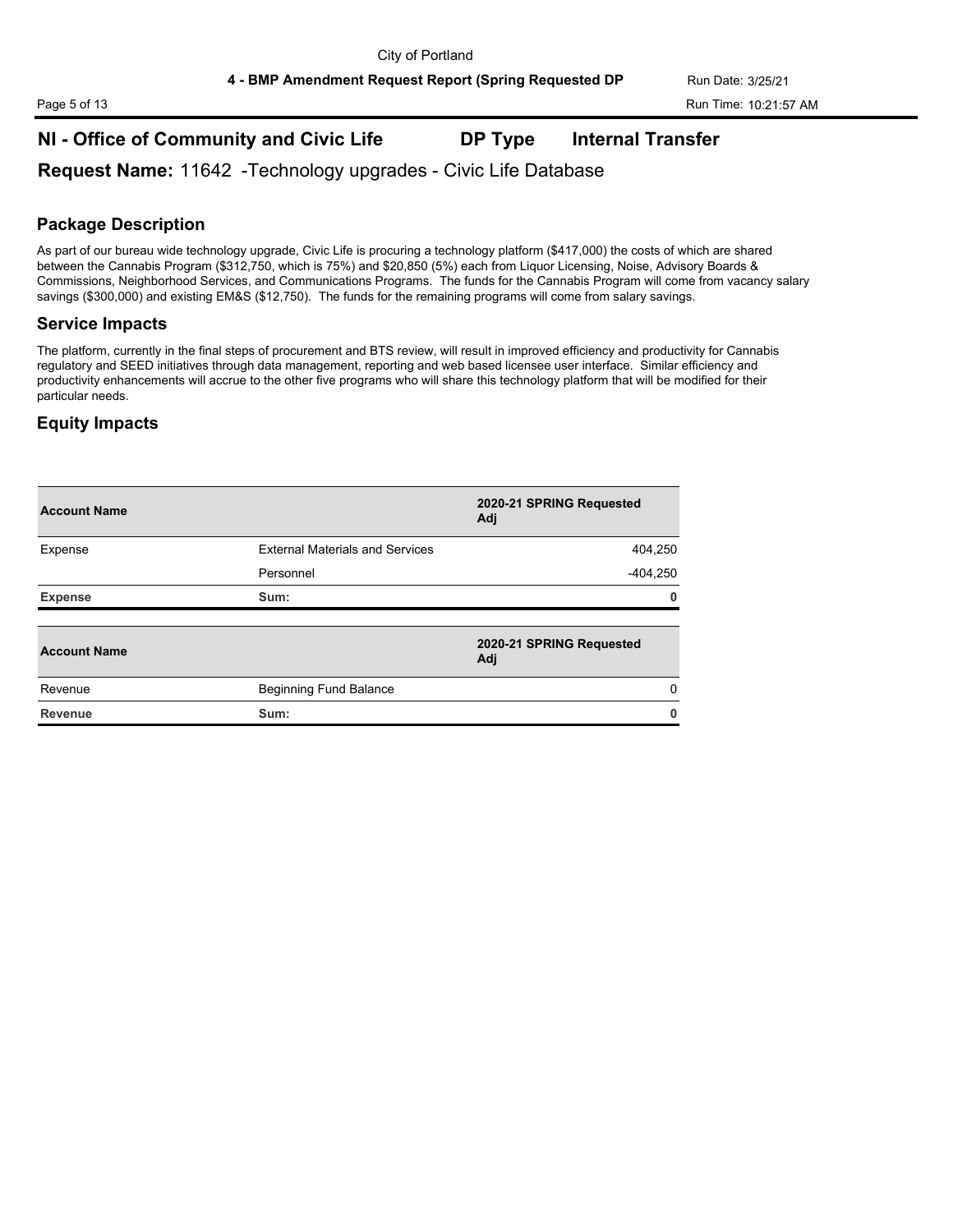Page 6 of 13 Run Time: 10:21:57 AM

# **NI - Office of Community and Civic Life DP Type Internal Transfer**

**Request Name:** 11647 -Serving SW Neighborhoods

## **Package Description**

Ordinance 190321 adopted by City Council on March 10, 2021, authorized the addition of two coordinator positions in the Office of Community & Civic Life and authorized a grant agreement with a nonprofit organization to provide liability insurance coverage for neighborhood associations and place-based community groups in Southwest Portland. This request creates a new cost center for tracking the costs of providing services to Southwest neighborhoods. \$212,543 of funding is moved from the non-profit coalition cost object to a new SW coalition cost object, including personnel and external M&S costs.

### **Service Impacts**

Southwest neighborhoods will receive services from Community & Civic Life staff and liability insurance coverage through a nonprofit partner selected through a competitive request for proposals. Benefits, waivers, exemptions and privileges provided by multiple City bureaus as required in code are maintained; Civic Life programs such as Community safety, Constructing Civic Dialogues, and other services continue to be provided to Southwest neighborhoods. Liability insurance and small grants program activities funded through FY 2019-20 continued to be provided in FY 2020-21.

| <b>Account Name</b> |                                        | 2020-21 SPRING Requested<br>Adi |
|---------------------|----------------------------------------|---------------------------------|
| Expense             | <b>External Materials and Services</b> | $-27,090$                       |
|                     | Personnel                              | 27,090                          |
| <b>Expense</b>      | Sum:                                   |                                 |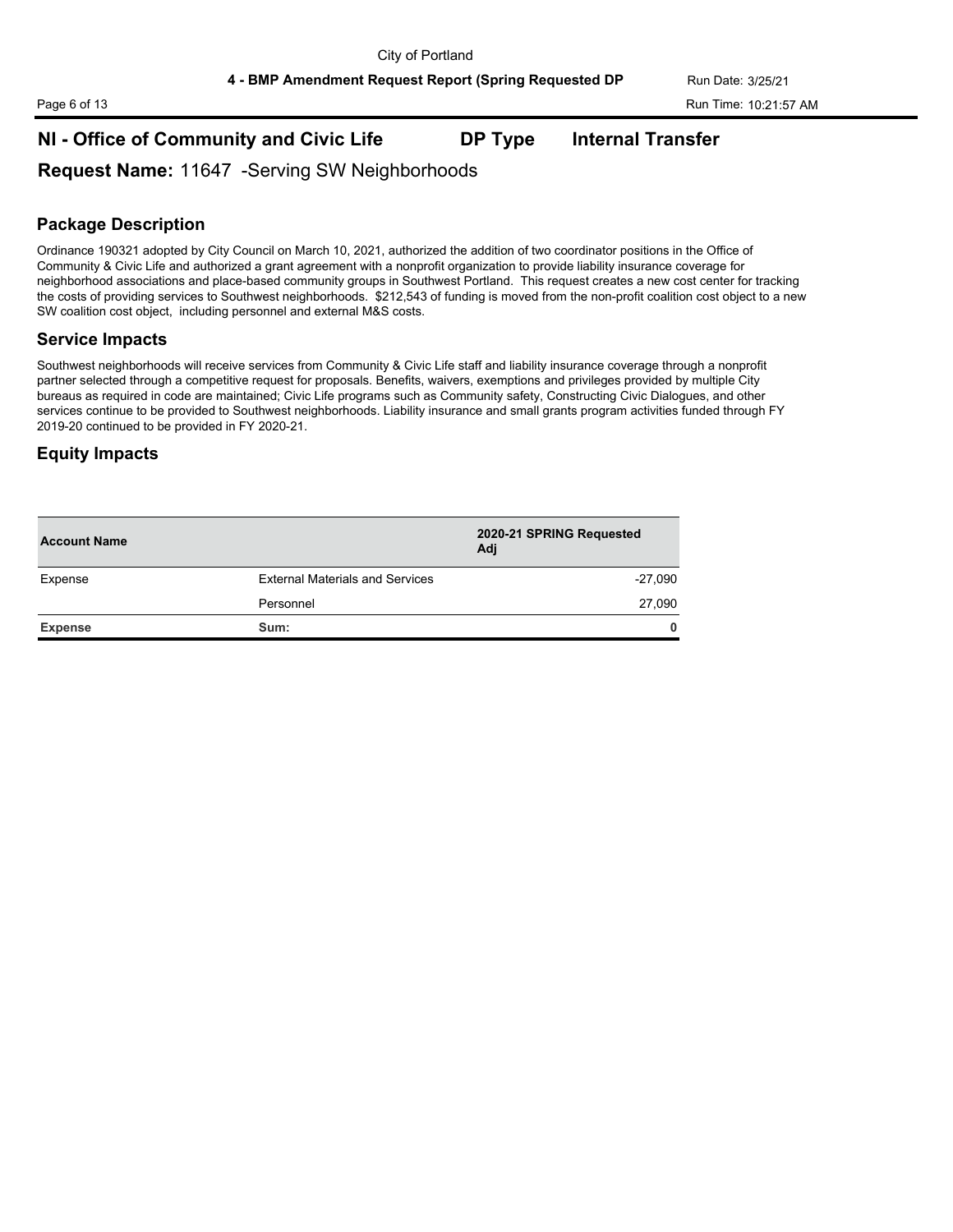# **NI - Office of Community and Civic Life DP Type Internal Transfer**

**Request Name:** 11670 -Disability Leadership Small Grants

### **Package Description**

Small grants to be distributed by Mackenzie River Gathering Foundation. The total amount of the agreement is \$112,752, which exceeds the currently available program budget. This is a technical adjustment.

#### **Service Impacts**

| <b>Account Name</b> |                                        | 2020-21 SPRING Requested<br>Adj |
|---------------------|----------------------------------------|---------------------------------|
| Expense             | <b>External Materials and Services</b> | 28,000                          |
|                     | Personnel                              | $-28,000$                       |
| <b>Expense</b>      | Sum:                                   | $\mathbf{0}$                    |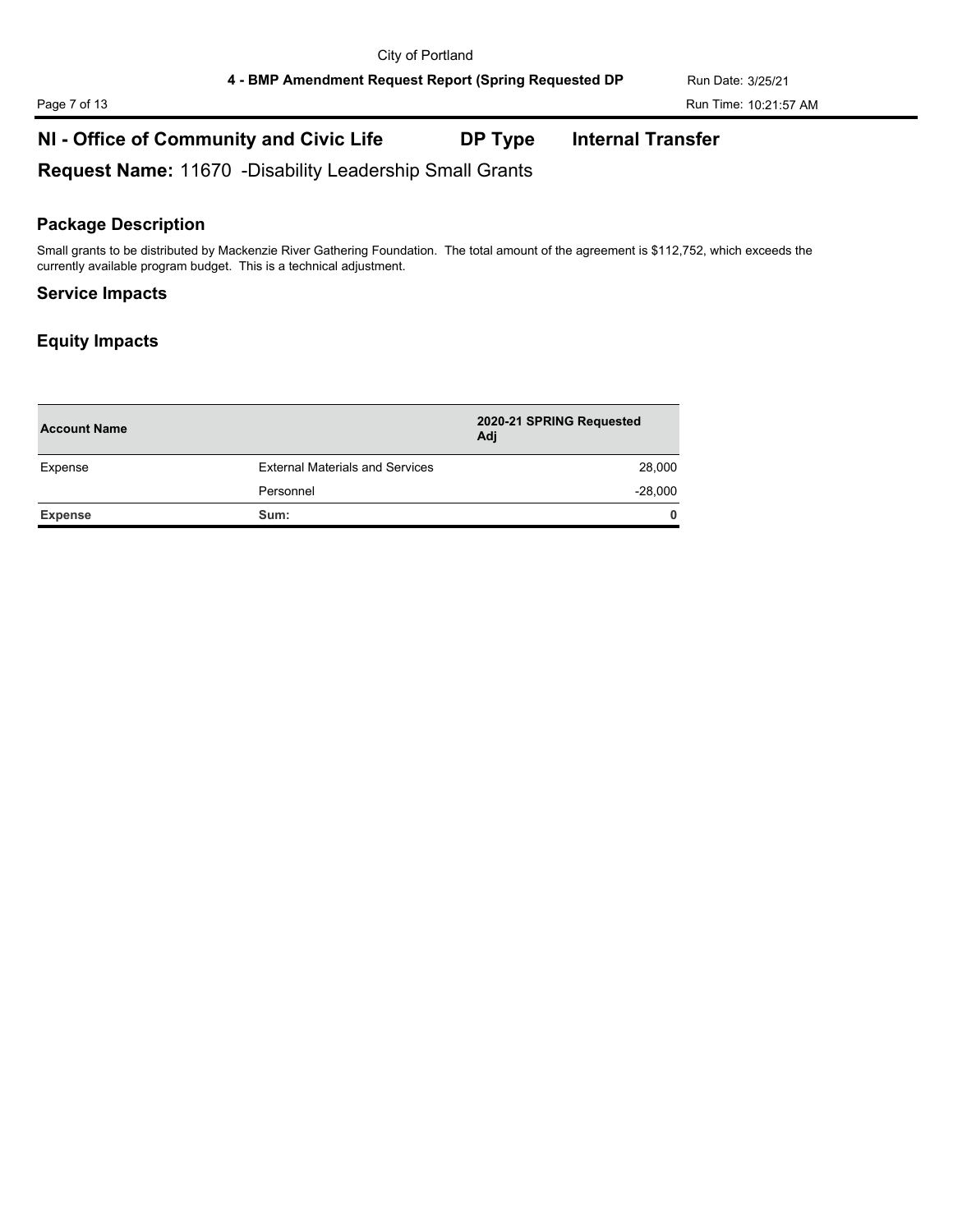Page 8 of 13 Run Time: 10:21:57 AM

# **NI - Office of Community and Civic Life DP Type Internal Transfer**

**Request Name:** 11671 -Organizational Assessment contract

### **Package Description**

The City Attorney's Office contracted for an organizational assessment of Civic Life. We're transferring funds from personnel savings to the special projects fund to cover \$62,358 of the \$127,000 total contract amount.

#### **Service Impacts**

| <b>Account Name</b> |                                        | 2020-21 SPRING Requested<br>Adj |
|---------------------|----------------------------------------|---------------------------------|
| Expense             | <b>External Materials and Services</b> | 62,358                          |
|                     | Personnel                              | $-62,358$                       |
| <b>Expense</b>      | Sum:                                   | 0                               |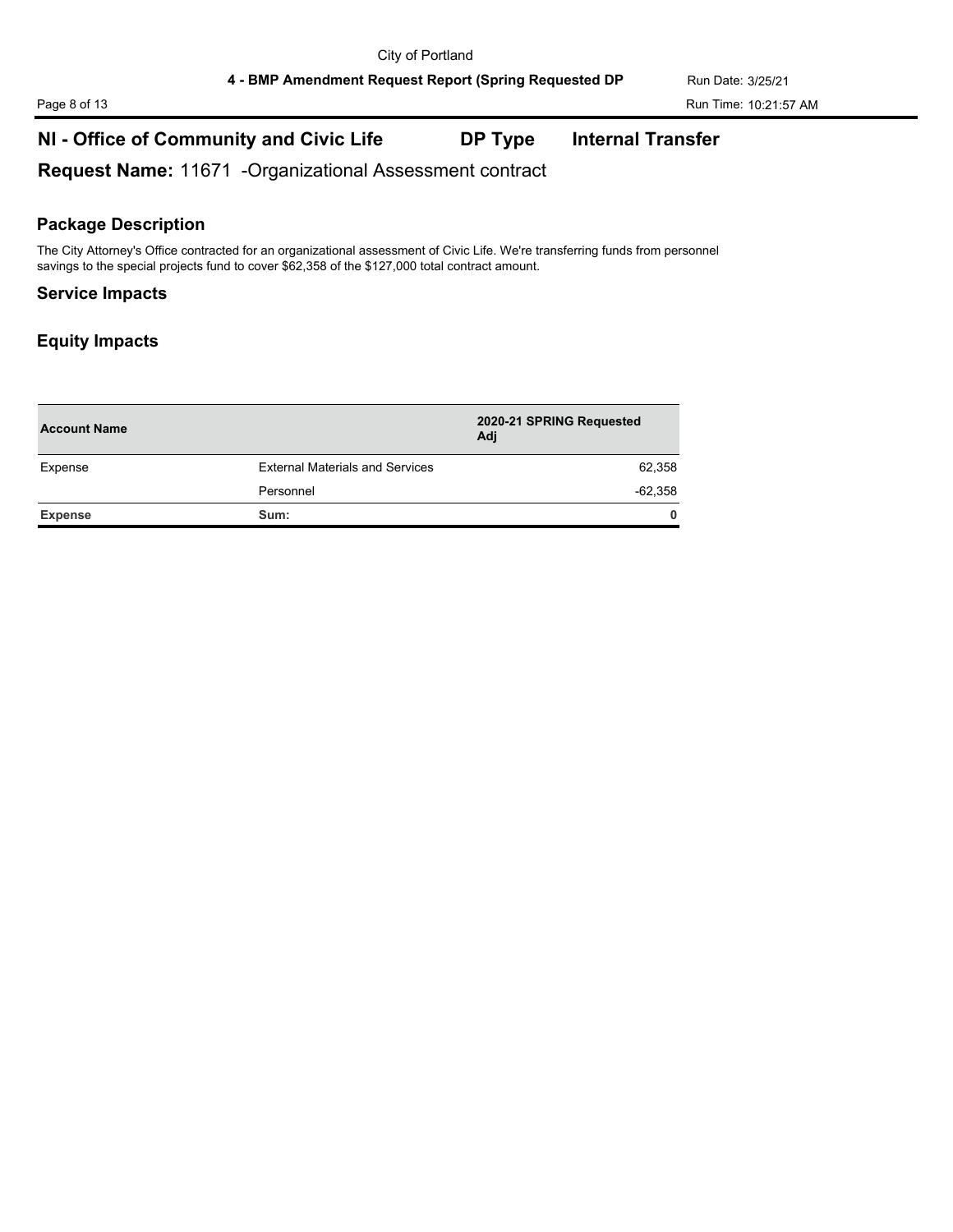# **NI - Office of Community and Civic Life DP Type Technical Adjustments**

**Request Name:** 11674 -Correction for Proposed budget IA Reductions

### **Package Description**

There were several reductions in IA charges in the Mayor's Proposed budget stage for FY2020-21. One item for \$4115 was entered in the wrong line. This request corrects that error.

#### **Service Impacts**

None.

| <b>Account Name</b> |                                 | 2020-21 SPRING Requested<br>Adj |  |
|---------------------|---------------------------------|---------------------------------|--|
| Expense             | Internal Materials and Services |                                 |  |
| <b>Expense</b>      | Sum:                            |                                 |  |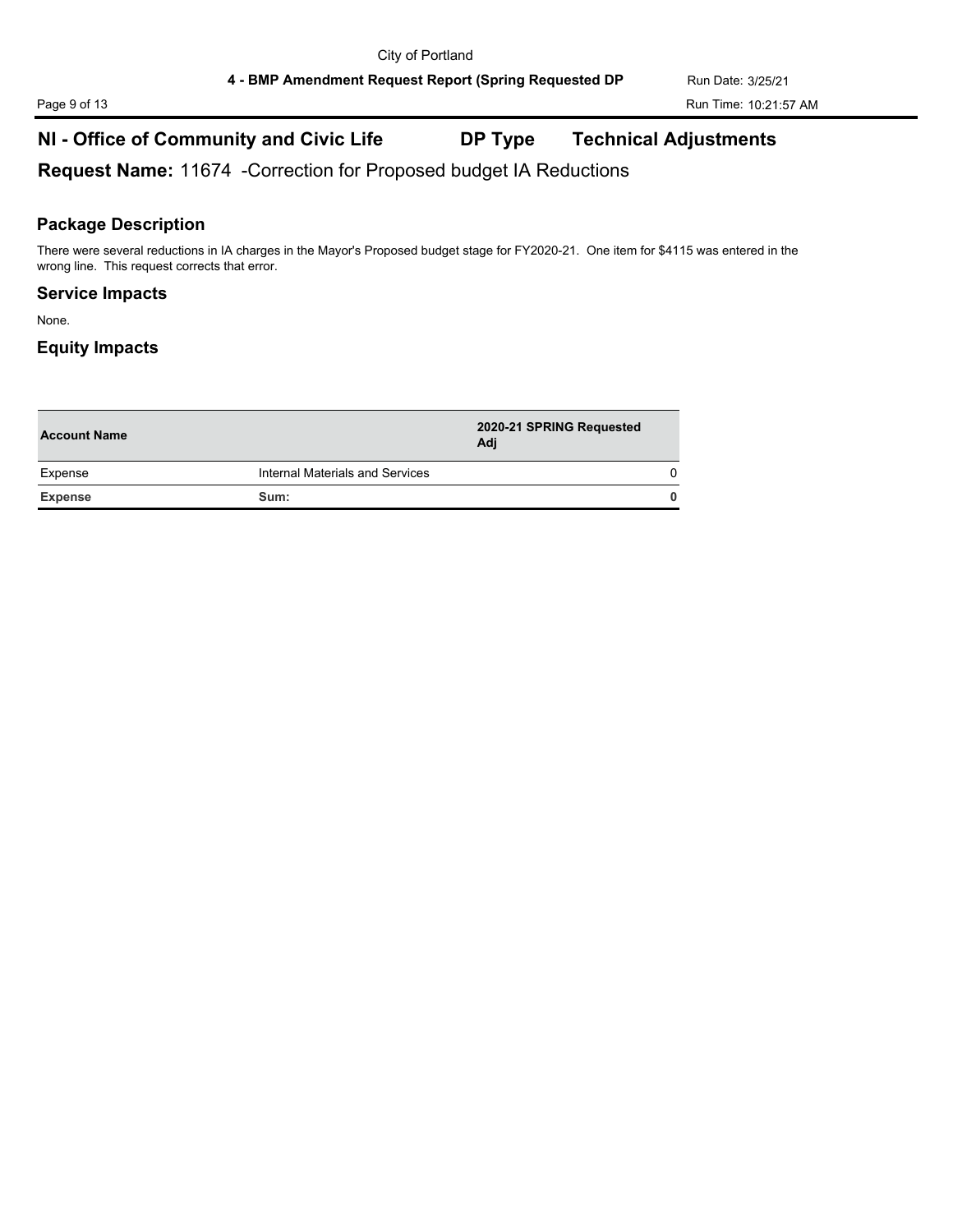# **NI - Office of Community and Civic Life DP Type Internal Transfer**

**Request Name:** 11691 -PSU Population Center census tracking

### **Package Description**

Applying 2020 Census results to neighborhood association, district coalition and voter precinct boundaries The bureau applies the results of each decennial census to the boundaries of neighborhood associations and district coalitions. The results of the 2020 census are delayed in being certified and shared with states. This request moves funds from salary and other savings to contract with the Population Research Center at Portland State University to: update neighborhood association, district association, and voting precinct boundaries with 2020 Census results; add socio-economic data such as race/ethnicity, language, age, disability and voter participation data from multiple Census, American Community Survey and other publicly available data sources; identify significant trends in population characteristics or movement in the region; and explore the deployment of this information in accessible formats that allow for sharing with other bureaus, jurisdictions and community members.

This request is based on a proposal submitted by the Population Research Center and the contracting process has been initiated. This request is a precaution against the known variables contributing to delays in contracting that are beyond the control of the bureau. This request transfers funds from unexpended External Materials and Services in the district coalition program. \$40,000.

#### **Service Impacts**

Program and service provision must be data informed; updated demographic and socio-economic Census data is essential for understanding and meeting the needs of neighborhoods, communities and specific program investments. This data is critical in our ability to prioritize limited resources at the community and program level for greater impact (e.g., which languages are spoken in which parts of the City), to respond to inquiries by communities and other bureaus, and foundational to our ability to track measurement against the bureau's key performance indicator of participation in local elections.

| <b>Account Name</b> |                                        | 2020-21 SPRING Requested<br>Adj |
|---------------------|----------------------------------------|---------------------------------|
| Expense             | <b>External Materials and Services</b> | 40,000                          |
|                     | Personnel                              | $-40,000$                       |
| <b>Expense</b>      | Sum:                                   | 0                               |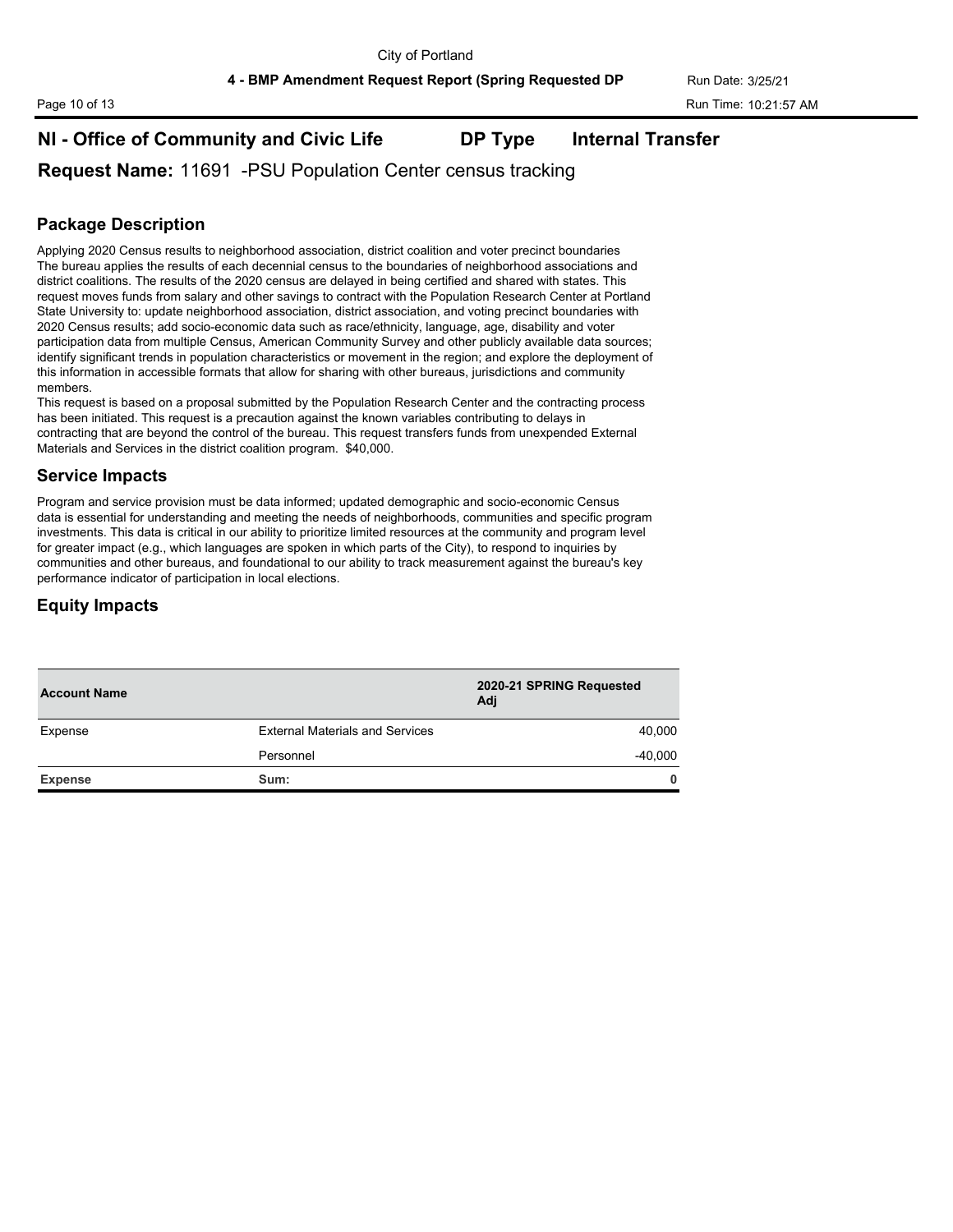Page 11 of 13 Run Time: 10:21:57 AM

# **NI - Office of Community and Civic Life DP Type Internal Transfer**

**Request Name:** 11692 -Strategic Planning

## **Package Description**

Following up on the organizational assessment of strategy and culture conducted by ASCETA, these resources will be applied toward a contract (with vendor TBD) for an estimated six months for strategic planning, technical assistance and coaching and an additional 4 months for plan implementation, coaching and communications support (up to 10 months). This estimate is based on a similar set of services recently contracted for another city bureau with no obligation or expectation of engaging with that contractor. Project goals include but is not limited to: development of a strategic plan; leveraging input from stakeholders; incorporation of City of Portland values; an efficient process that leverages existing resources; a finished product that engages team members to be actively invested in plan outcomes. This request transfers personnel savings to Special Projects for an estimated contract amount of \$70,000.

### **Service Impacts**

A strategic plan that encompasses assessment recommendations will contribute to the overall functioning of the bureau.

| <b>Account Name</b> |                                        | 2020-21 SPRING Requested<br>Adj |
|---------------------|----------------------------------------|---------------------------------|
| Expense             | <b>External Materials and Services</b> | 70,000                          |
|                     | Personnel                              | $-70,000$                       |
| <b>Expense</b>      | Sum:                                   | 0                               |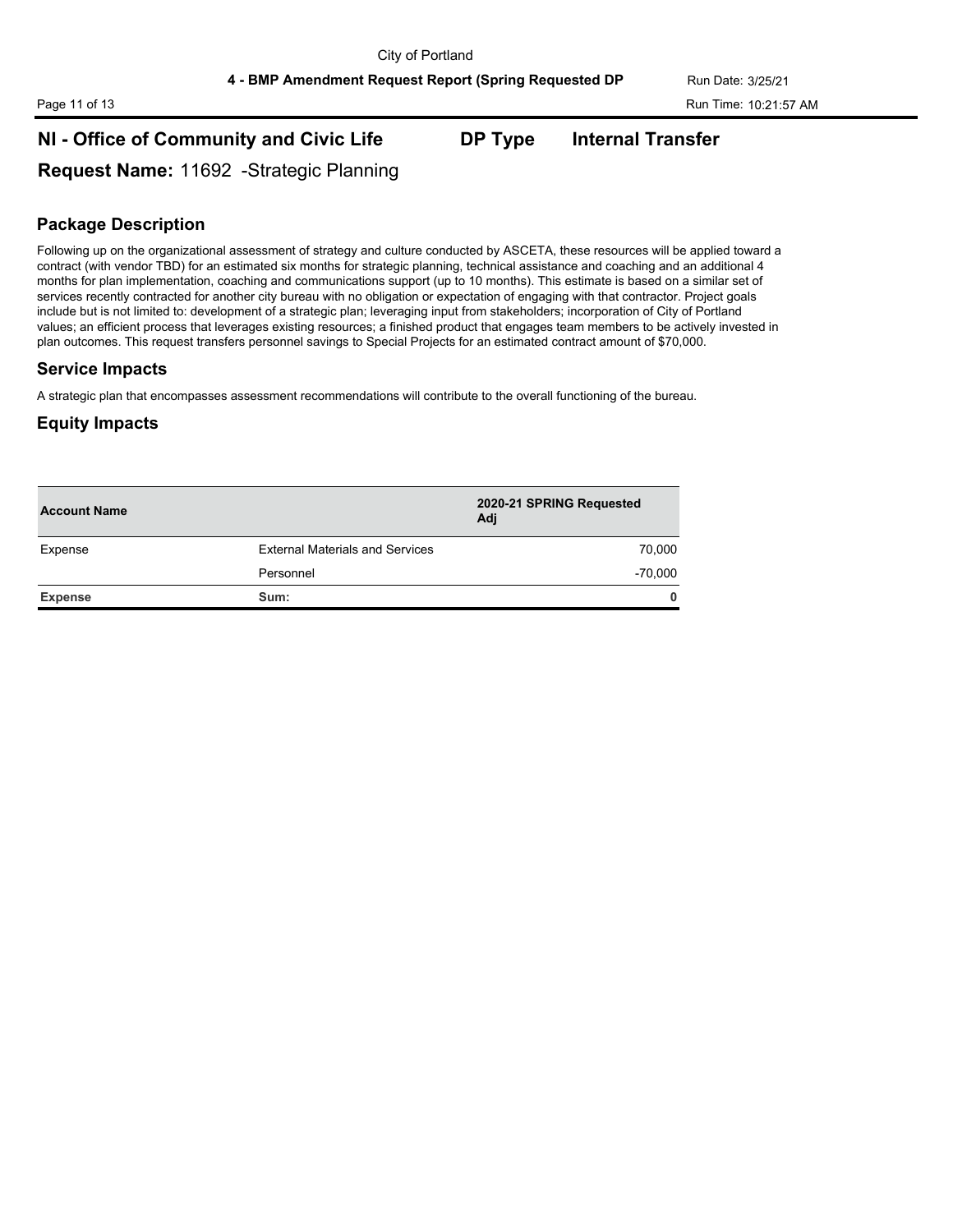# **NI - Office of Community and Civic Life DP Type GF Program Carryover**

**Request Name:** 11717 -Recreational Cannabis Tax Fund Carryover

# **Package Description**

In FY2020-21, Social Equity & Educational Development (SEED) Initiatives were launched with an ongoing \$1 million allocation from cannabis tax revenue. As part of SEED Initiatives, 20% (or \$200,000) of the allocation was designated for the SEED Technical Assistance (TA) Program, providing necessary technical support to SEED Grant recipients from day one. Additionally, the vendors for the SEED TA Program are anticipated to be selected from COBID-certified vendors. However, due unexpected impacts to staffing post-COVID 19, the cannabis program has adjusted the public launch for the SEED TA program from April 2021 to July 2021. This request transfers \$200,000 to FY2021-22 with preparations currently underway for a public launch in early FY 2021-22. This request still aligns with the goal of support grant recipients from day one, as they start grant work in FY2021-22. Additionally, this will not impact future SEED Initiatives allocation and/or ongoing implementation of the SEED TA Program.

### **Service Impacts**

Community recipients of SEED investments will receive industry-specific technical assistance addressing a range of needs experienced by minority, women and emerging small business in a rapidly developing industry without access to traditional banking or businesses services.

### **Equity Impacts**

SEED Initiatives is one small step toward rectifying past racially-biased cannabis policies and disparate cannabis-related arrests. This commitment has the potential to begin to repair the lasting legal, social, economic and inter-generational consequences past cannabis prohibition has had on Black and brown communities.

| <b>Account Name</b> |                                        | 2020-21 SPRING Requested<br>Adj |
|---------------------|----------------------------------------|---------------------------------|
| Expense             | <b>External Materials and Services</b> | $-200,000$                      |
| <b>Expense</b>      | Sum:                                   | $-200,000$                      |
| <b>Account Name</b> |                                        | 2020-21 SPRING Requested<br>Adj |
| Revenue             | Miscellaneous Fund Allocation          | $-200.000$                      |
| <b>Revenue</b>      | Sum:                                   | $-200,000$                      |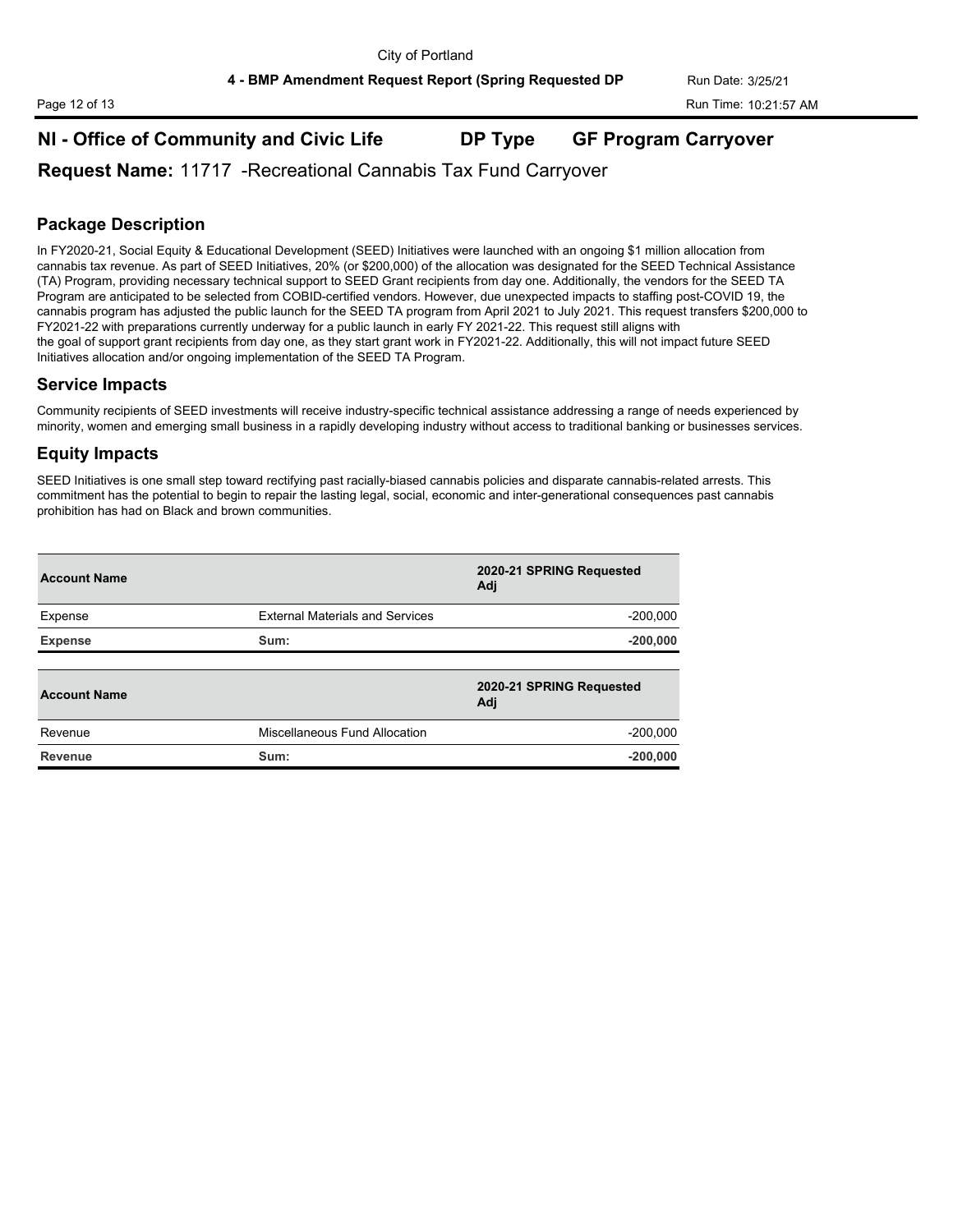Page 13 of 13 **Run Time: 10:21:57 AM** 

# **NI - Office of Community and Civic Life DP Type Internal Transfer**

**Request Name:** 11751 -EPCO Office Move

### **Package Description**

The East Portland Community Office (EPCO) is currently leasing space from the Water Bureau in the Hazelwood Facility. The Water Bureau has requested that we vacate the space, due to several factors, including deferred maintenance, and a desire to re-evaluate the future of the building. Civic Life has worked with OMF - Facilities partners to locate new space. This request moves funds from salary and other savings to pay for the one-time costs of a move. One-time costs include: \$5,500 OMF/Capital Projects estimate to move EPCO and East Portland Action Plan staff; \$24,000 Bureau of Technology Services estimate for fiber connectivity; TBD tenant improvements; and \$2950 10% contingency. The request for ongoing general fund dollars for rent is included in the proposed FY 2021-22 budget. These funds will not be expended without City Council's authorization to sign a lease agreement.

#### **Service Impacts**

The EPCO will have a space, projected to be co-located with the East Portland Action Plan, to house 5 staff, and host community events.

| <b>Account Name</b> |                                        | 2020-21 SPRING Requested<br>Adj |
|---------------------|----------------------------------------|---------------------------------|
| Expense             | <b>External Materials and Services</b> | 8,450                           |
|                     | Internal Materials and Services        | 24,000                          |
|                     | Personnel                              | $-32,450$                       |
| <b>Expense</b>      | Sum:                                   | 0                               |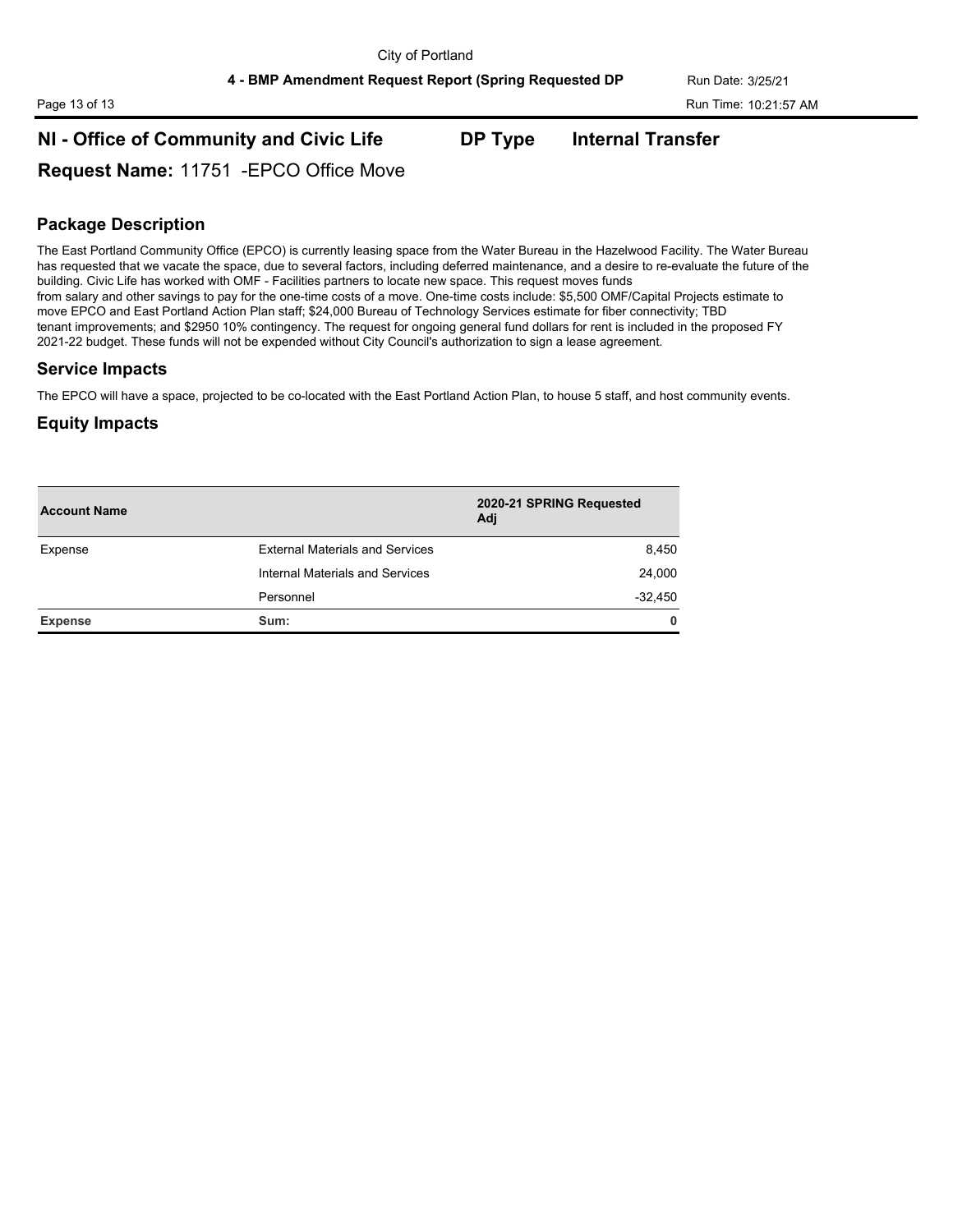| <b>Major Object</b>                    | <b>2020-21 SPRING</b><br><b>Requested Total</b> | 2020-21 February<br><b>Actuals YTD</b> | <b>2020-21 SPRING</b><br>Projection        | % Projected Actuals<br>to Requested Total |  |
|----------------------------------------|-------------------------------------------------|----------------------------------------|--------------------------------------------|-------------------------------------------|--|
| <b>External Materials and Services</b> | \$6,391,976                                     | \$1,883,768                            | \$6,123,000                                | 96%                                       |  |
| Internal Materials and Services        | \$769,552                                       | \$458,744                              | \$715,000                                  | 93%                                       |  |
| Personnel                              | \$4,723,887                                     | \$2,970,913                            | \$4,410,000                                | 93%                                       |  |
| Sum:                                   | \$11,885,415                                    | \$5,313,426                            | \$11,248,000                               | 95%                                       |  |
| <b>Major Object</b>                    | <b>2020-21 SPRING</b><br><b>Requested Total</b> | 2020-21 February<br><b>Actuals YTD</b> | <b>2020-21 SPRING</b><br><b>Projection</b> | % Projected Actuals<br>to Requested Total |  |
| <b>Charges for Services</b>            | \$269,378                                       | \$173,144                              | \$269,378                                  | 100%                                      |  |
| General Fund Discretionary             | \$11,401,635                                    | \$0                                    | \$10,775,525                               | 95%                                       |  |
| General Fund Overhead                  | \$129,238                                       | \$0                                    | \$129,238                                  | 100%                                      |  |
| Interagency Revenue                    | \$85,164                                        | \$56                                   | \$73,859                                   | 87%                                       |  |
| Intergovernmental                      | \$0                                             | \$14,000                               | \$0                                        |                                           |  |
| <b>Miscellaneous</b>                   | \$0                                             | \$175                                  | \$0                                        |                                           |  |
| Sum:                                   | \$11,885,415                                    | \$187,374                              | \$11,248,000                               | 95%                                       |  |

#### **Revenue Discussion**

Liquor and Noise revenues are down significantly due to COVID restrictions. Liquor is at about 75% and Noise about 45%. We expect these reductions to last through the end of the FY and have made budget adjustments accordingly.

#### **Revenue Risks**

Revenue shortfalls should reverse themselves sooner rather than later as COVID restrictions reduce, and live events and restaurants become more accessible.

#### **Expenditure Discussion**

EM&S expenditures are down across several of our programs due to COVID. Some of the projected actual expenses will likely end up as encumbrance carryovers in contracts that will cross into next fiscal year. Personnel costs are also down as the Bureau has had several longterm vacancies. We have attempted to re-prioritize much of this funding this year. Internal M&S is also down - some due to staff working remotely due to COVID, some through realized internal efficiencies.

#### **Expenditure Risks**

None anticipated.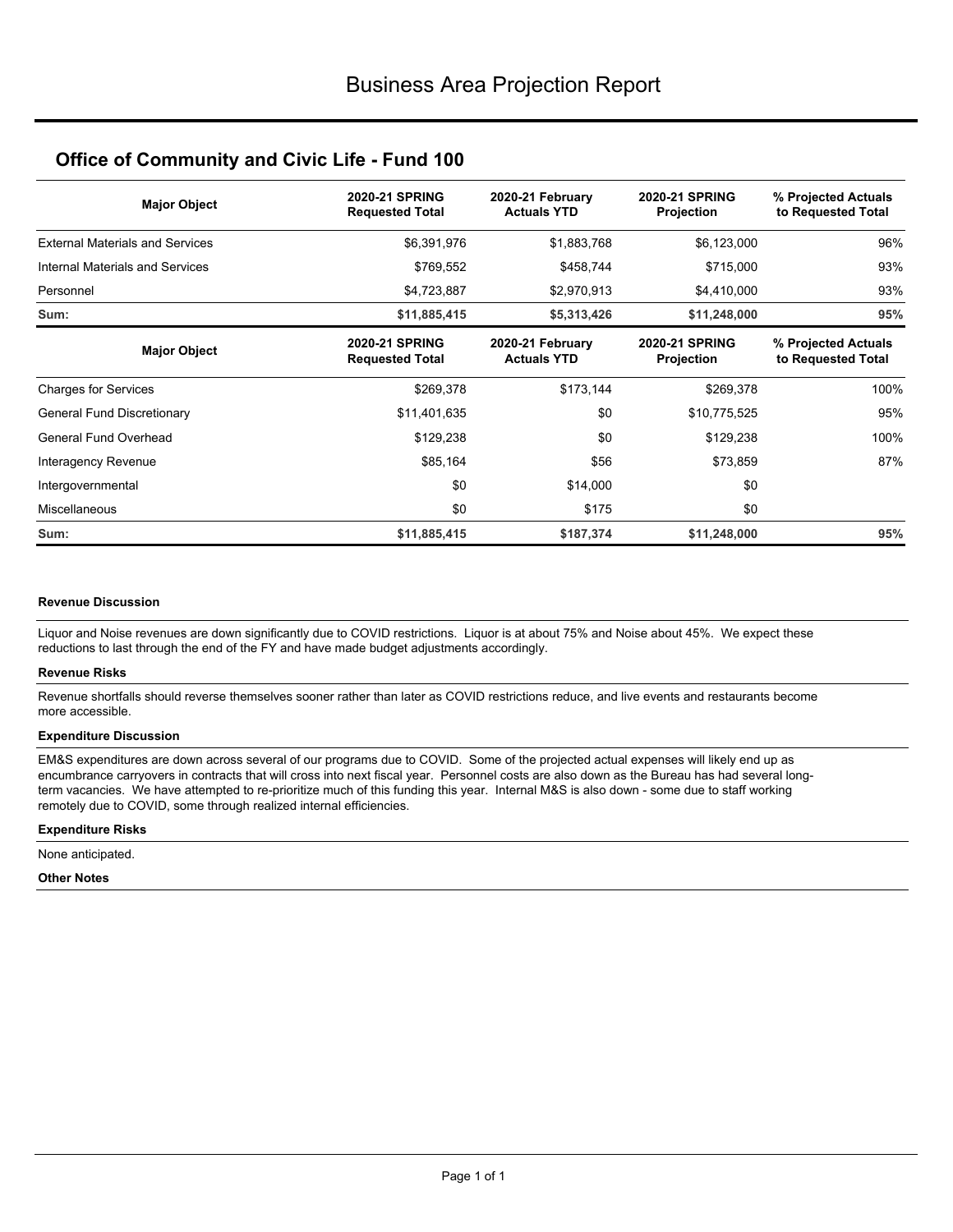| <b>Major Object</b>                    | 2020-21<br><b>SPRING</b><br><b>Revised Base</b> | 2020-21<br><b>SPRING Total</b><br><b>ADJ</b> | 2020-21<br><b>SPRING</b><br><b>Requested</b><br><b>Total</b> | Requested<br>Adjustment<br>as % of Total<br>Requested<br><b>Budget</b>        | 2020-21<br>February<br><b>Actuals YTD</b> | 2020-21 March<br><b>Actuals YTD</b> | 2020-21<br><b>SPRING</b><br>Projection | % Projected Actuals<br>to Budget |
|----------------------------------------|-------------------------------------------------|----------------------------------------------|--------------------------------------------------------------|-------------------------------------------------------------------------------|-------------------------------------------|-------------------------------------|----------------------------------------|----------------------------------|
| <b>External Materials and Services</b> | 7,456,008                                       | $-1,064,032$                                 | 6.391.976                                                    | $-17%$                                                                        | 1,883,768                                 | 1,883,768                           | 6,123,000                              | 96%                              |
| Internal Materials and Services        | 745,552                                         | 24,000                                       | 769,552                                                      | 3%                                                                            | 458,744                                   | 458,744                             | 0                                      |                                  |
| Personnel                              | 5,250,855                                       | $-526,968$                                   | 4,723,887                                                    | $-11%$                                                                        | 2,970,913                                 | 2,970,913                           | 0                                      |                                  |
| Sum:                                   | 13,452,415                                      | $-1,567,000$                                 | 11,885,415                                                   | $-13%$                                                                        | 5,313,426                                 | 5,313,426                           | 6,123,000                              | 52%                              |
| <b>Major Object</b>                    | 2020-21<br><b>SPRING</b><br><b>Revised Base</b> | 2020-21<br><b>SPRING Total</b><br><b>ADJ</b> | 2020-21<br><b>SPRING</b><br><b>Requested</b><br><b>Total</b> | Requested<br><b>Adjustment</b><br>as % of Total<br>Requested<br><b>Budget</b> | 2020-21<br>February<br><b>Actuals YTD</b> | 2020-21 March<br><b>Actuals YTD</b> | 2020-21<br><b>SPRING</b><br>Projection | % Projected Actuals<br>to Budget |
| <b>Charges for Services</b>            | 336,378                                         | $-67,000$                                    | 269,378                                                      | $-25%$                                                                        | 173,144                                   | 173,144                             | $\mathbf 0$                            |                                  |
| <b>General Fund Discretionary</b>      | 12,901,635                                      | $-1,500,000$                                 | 11,401,635                                                   | $-13%$                                                                        | 0                                         | 0                                   | 0                                      |                                  |
| General Fund Overhead                  | 129,238                                         | 0                                            | 129,238                                                      | 0%                                                                            | 0                                         | $\Omega$                            | 0                                      |                                  |
| Interagency Revenue                    | 85,164                                          | 0                                            | 85,164                                                       | 0%                                                                            | 56                                        | 56                                  | 0                                      |                                  |
| Intergovernmental                      | 0                                               | 0                                            | 0                                                            | #DIV/0                                                                        | 14,000                                    | 14,000                              | 0                                      |                                  |
| Miscellaneous                          | $\mathbf 0$                                     | 0                                            | $\Omega$                                                     | #DIV/0                                                                        | 175                                       | 175                                 | 0                                      |                                  |
| Sum:                                   | 13,452,415                                      | $-1,567,000$                                 | 11,885,415                                                   | $-13%$                                                                        | 187,374                                   | 187,374                             | $\mathbf{0}$                           |                                  |
|                                        |                                                 |                                              |                                                              | Sum:                                                                          | 5,500,799.86                              |                                     |                                        |                                  |
|                                        | 26,904,830                                      | $-3,134,000$                                 | 23,770,830                                                   | $-13%$                                                                        |                                           | 5,500,800                           | 6,123,000                              | 26%                              |
|                                        |                                                 |                                              |                                                              | Sum:                                                                          | 5,500,799.86                              |                                     |                                        |                                  |

#### **Revenue Discussion**

Liquor and Noise revenues are down significantly due to COVID restrictions. Liquor is at about 75% and Noise about 45%. We expect these reductions to last through the end of the FY and have made budget adjustments accordingly.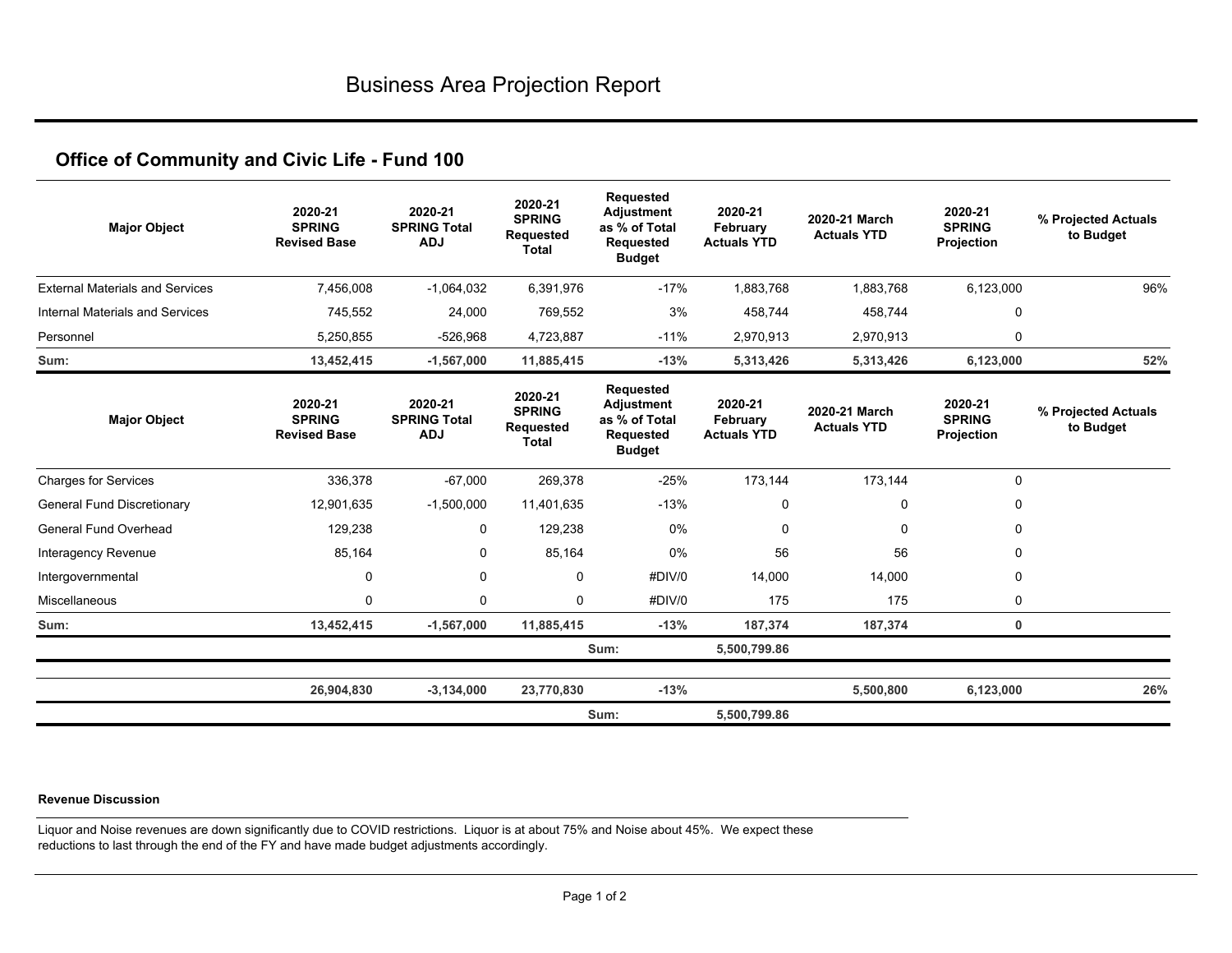#### **Revenue Risks**

Revenue shortfalls should reverse themselves sooner rather than later as COVID restrictions reduce, and live events and restaurants become more accessible.

#### **Expenditure Discussion**

EM&S expenditures are down across several of our programs due to COVID. Some of the projected actual expenses will likely end up as encumbrance carryovers in contracts that will cross into next fiscal year. Personnel costs are also down as the Bureau has had several longterm vacancies. We have attempted to re-prioritize much of this funding this year. Internal M&S is also down - some due to staff working remotely due to COVID, some through realized internal efficiencies.

#### **Expenditure Risks**

None anticipated.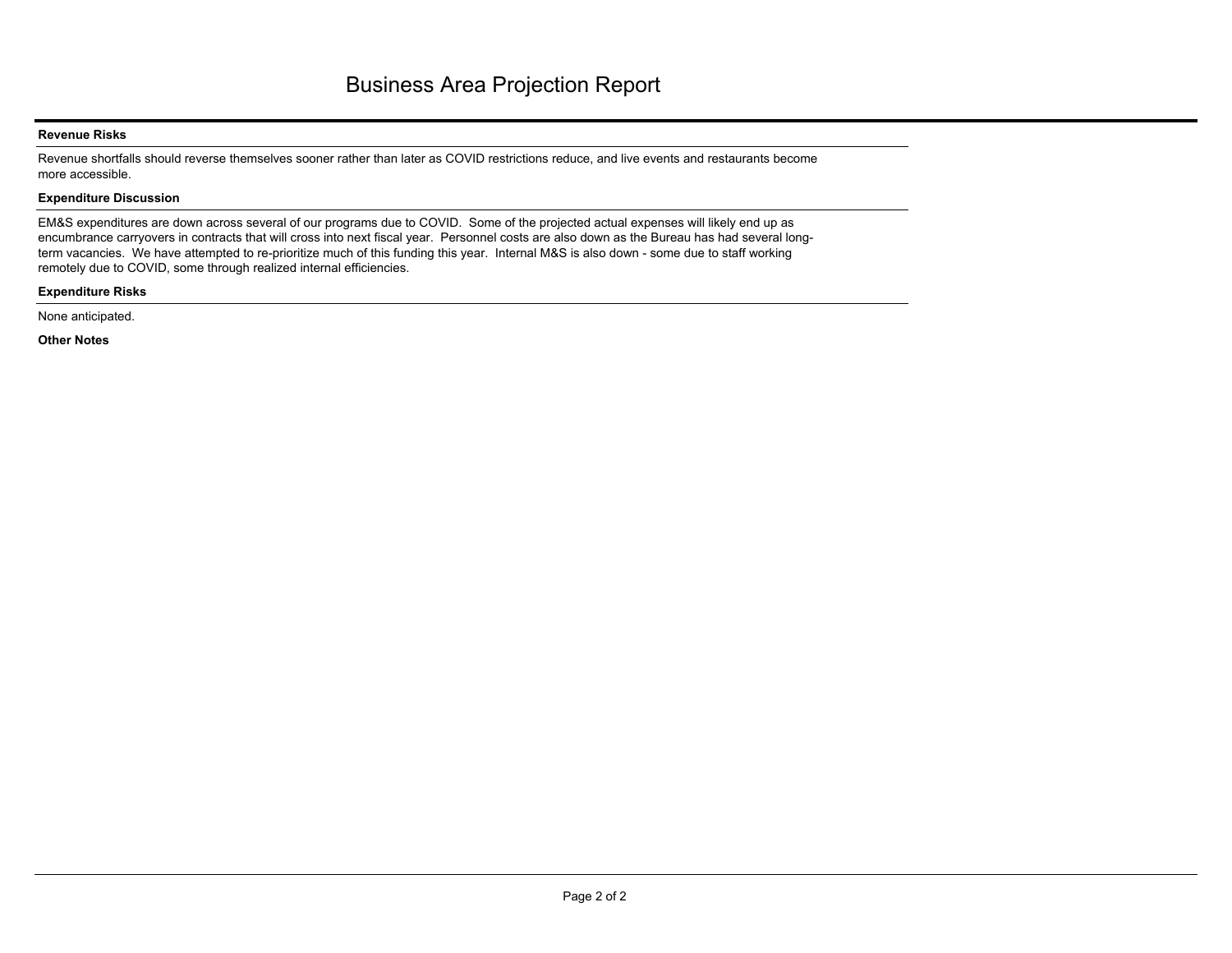| <b>Major Object</b>                    | <b>2020-21 SPRING</b><br><b>Requested Total</b> | <b>2020-21 SPRING</b><br>2020-21 February<br><b>Actuals YTD</b><br><b>Projection</b> |                                            | % Projected Actuals<br>to Requested Total |  |
|----------------------------------------|-------------------------------------------------|--------------------------------------------------------------------------------------|--------------------------------------------|-------------------------------------------|--|
| <b>External Materials and Services</b> | \$1,562,069                                     | \$189,583                                                                            | \$1.550.000                                | 99%                                       |  |
| Sum:                                   | \$1,562,069                                     | \$189,583                                                                            | \$1,550,000                                | 99%                                       |  |
|                                        |                                                 |                                                                                      |                                            |                                           |  |
| <b>Major Object</b>                    | <b>2020-21 SPRING</b><br><b>Requested Total</b> | 2020-21 February<br><b>Actuals YTD</b>                                               | <b>2020-21 SPRING</b><br><b>Projection</b> | % Projected Actuals<br>to Requested Total |  |
| Miscellaneous Fund Allocation          | \$1,562,069                                     | \$0                                                                                  | \$1,550,000                                | 99%                                       |  |

#### **Revenue Discussion**

Revenues will match expenditures

#### **Revenue Risks**

None currently known.

#### **Expenditure Discussion**

Civic Life expects the vast majority of the carried over contracts (\$762,069) to be expended. There will likely be some under expended amounts - so we have predicted \$750,000. \$800,000 of the adopted grant amounts are also expected to be contracted by fiscal year end, although at least some portion of that will be carried over as encumbrance carryover in the Fall BMP - the remaining \$200,000 is being asked for as a Spring carryover. The \$1.9 million added to this fund in the Fall BMP for re-imagined budgeting is also part of our Spring BMP carryover request.

#### **Expenditure Risks**

None currently known.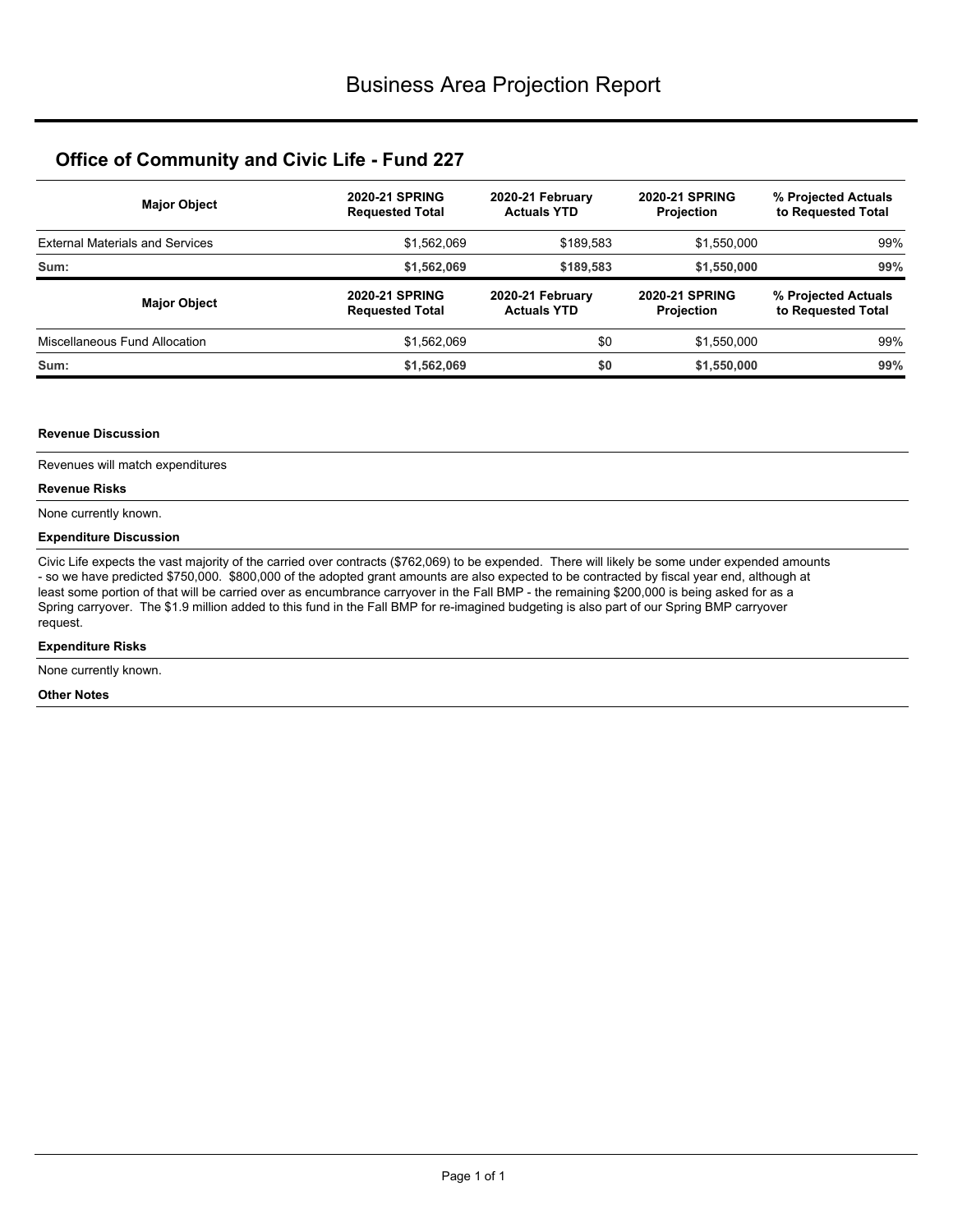| <b>Major Object</b>                    | 2020-21<br><b>SPRING</b><br><b>Revised Base</b> | 2020-21<br><b>SPRING Total</b><br><b>ADJ</b> | 2020-21<br><b>SPRING</b><br>Requested<br>Total | <b>Requested</b><br><b>Adjustment</b><br>as % of Total<br><b>Requested</b><br><b>Budget</b> | 2020-21<br>February<br><b>Actuals YTD</b> | 2020-21 March<br><b>Actuals YTD</b> | 2020-21<br><b>SPRING</b><br>Projection | % Projected Actuals<br>to Budget |
|----------------------------------------|-------------------------------------------------|----------------------------------------------|------------------------------------------------|---------------------------------------------------------------------------------------------|-------------------------------------------|-------------------------------------|----------------------------------------|----------------------------------|
| <b>External Materials and Services</b> | 3,662,069                                       | $-2,100,000$                                 | 1,562,069                                      | $-134%$                                                                                     | 189,583                                   | 189,583                             | 1,550,000                              | 99%                              |
| Sum:                                   | 3,662,069                                       | $-2,100,000$                                 | 1,562,069                                      | $-134%$                                                                                     | 189,583                                   | 189,583                             | 1,550,000                              | 99%                              |
| <b>Major Object</b>                    | 2020-21<br><b>SPRING</b><br><b>Revised Base</b> | 2020-21<br><b>SPRING Total</b><br><b>ADJ</b> | 2020-21<br><b>SPRING</b><br>Requested<br>Total | <b>Requested</b><br><b>Adjustment</b><br>as % of Total<br>Requested<br><b>Budget</b>        | 2020-21<br>February<br><b>Actuals YTD</b> | 2020-21 March<br><b>Actuals YTD</b> | 2020-21<br><b>SPRING</b><br>Projection | % Projected Actuals<br>to Budget |
| Miscellaneous Fund Allocation          | 3,662,069                                       | $-2,100,000$                                 | 1,562,069                                      | $-134%$                                                                                     | $\mathbf 0$                               | $\mathbf 0$                         | $\mathbf 0$                            |                                  |
| Sum:                                   | 3,662,069                                       | $-2,100,000$                                 | 1,562,069                                      | $-134%$                                                                                     | 0                                         | 0                                   | $\mathbf 0$                            |                                  |
|                                        |                                                 |                                              |                                                | Sum:                                                                                        | 189,582.89                                |                                     |                                        |                                  |
|                                        | 7,324,138                                       | $-4,200,000$                                 | 3,124,138                                      | $-134%$                                                                                     |                                           | 189,583                             | 1,550,000                              | 50%                              |
|                                        |                                                 |                                              |                                                | Sum:                                                                                        | 189,582.89                                |                                     |                                        |                                  |

#### **Revenue Discussion**

Revenues will match expenditures

#### **Revenue Risks**

None currently known.

#### **Expenditure Discussion**

Civic Life expects the vast majority of the carried over contracts (\$762,069) to be expended. There will likely be some under expended amounts - so we have predicted \$750,000. \$800,000 of the adopted grant amounts are also expected to be contracted by fiscal year end, although at least some portion of that will be carried over as encumbrance carryover in the Fall BMP - the remaining \$200,000 is being asked for as a Spring carryover. The \$1.9 million added to this fund in the Fall BMP for re-imagined budgeting is also part of our Spring BMP carryover request.

#### **Expenditure Risks**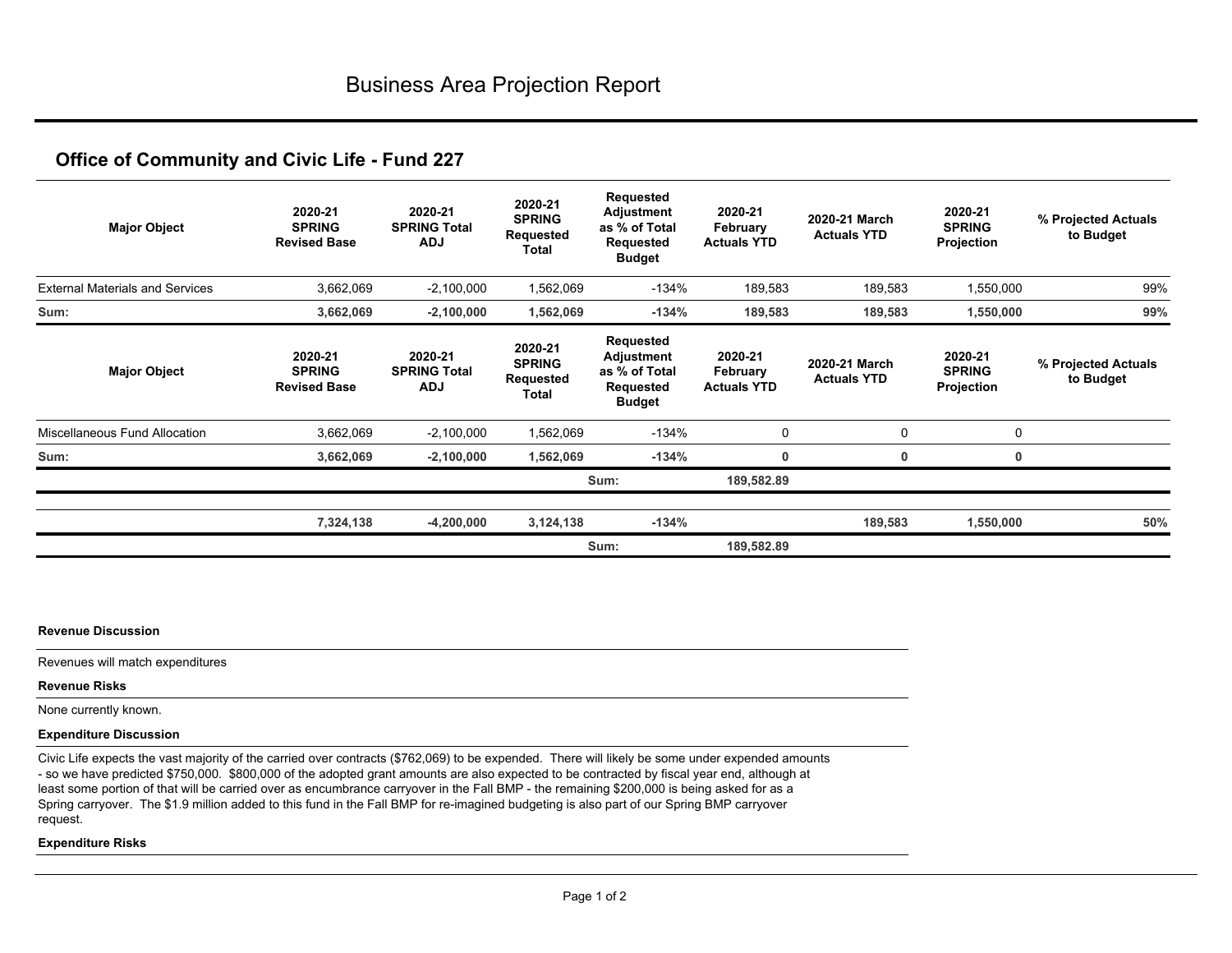None currently known.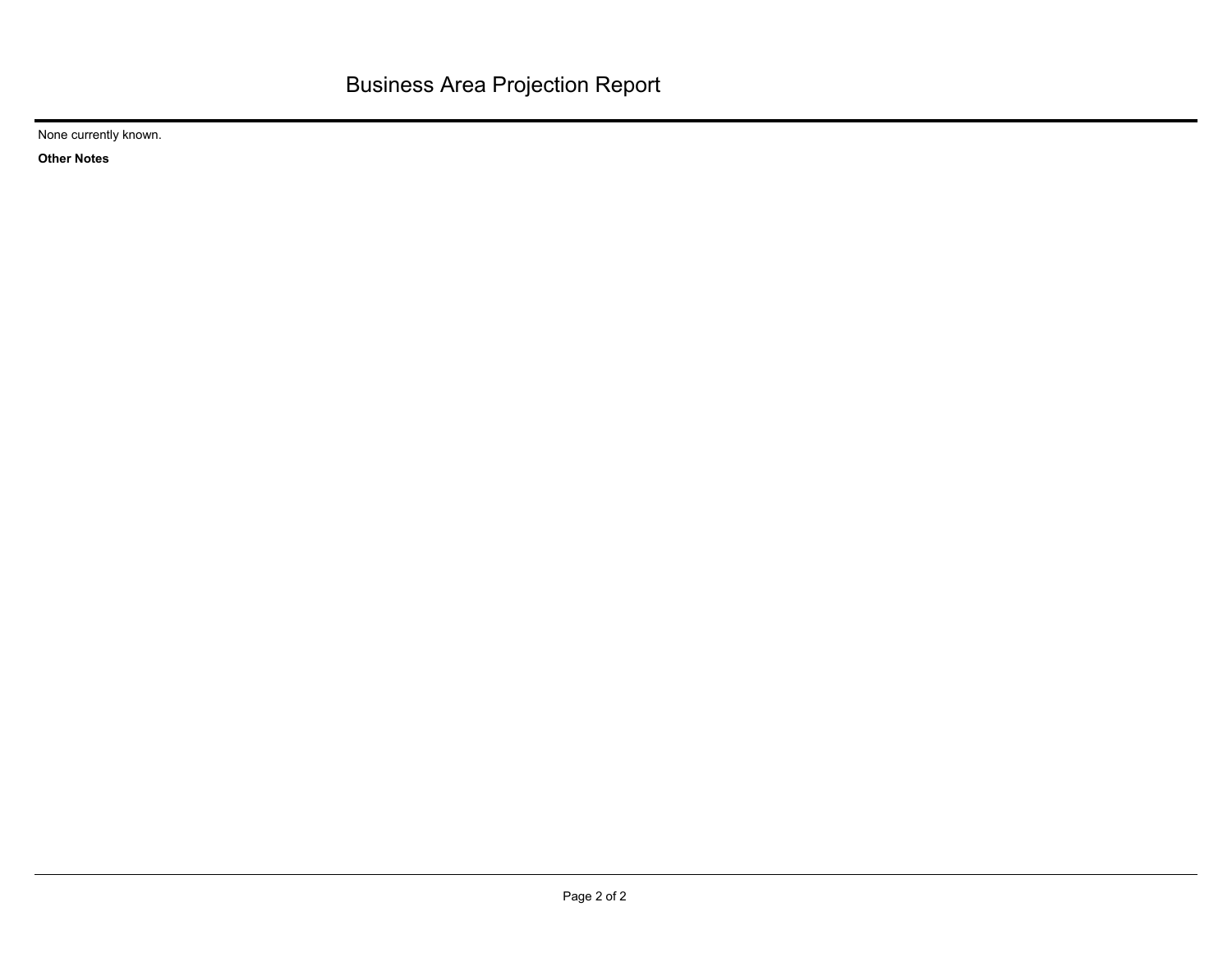| <b>Major Object</b>                    | <b>2020-21 SPRING</b><br><b>Requested Total</b> | 2020-21 February<br><b>Actuals YTD</b> | <b>2020-21 SPRING</b><br><b>Projection</b> | % Projected Actuals<br>to Requested Total |  |
|----------------------------------------|-------------------------------------------------|----------------------------------------|--------------------------------------------|-------------------------------------------|--|
| <b>External Materials and Services</b> | \$358,395                                       | \$4,872                                | \$350,000                                  | 98%                                       |  |
| Fund Transfers - Expense               | \$16,507                                        | \$11,008                               | \$16,507                                   | 100%                                      |  |
| Internal Materials and Services        | \$200,398                                       | \$43,414                               | \$185,000                                  | 92%                                       |  |
| Personnel                              | \$888,206                                       | \$556,323                              | \$870,000                                  | 98%                                       |  |
| Sum:                                   | \$1,463,506                                     | \$615,617                              | \$1,421,507                                | 97%                                       |  |
| <b>Major Object</b>                    | <b>2020-21 SPRING</b><br><b>Requested Total</b> | 2020-21 February<br><b>Actuals YTD</b> | <b>2020-21 SPRING</b><br><b>Projection</b> | % Projected Actuals<br>to Requested Total |  |
| <b>Beginning Fund Balance</b>          | \$0                                             | \$0                                    | \$0                                        |                                           |  |
| <b>Charges for Services</b>            | \$1,463,506                                     | \$832,365                              | \$1,463,506                                | 100%                                      |  |
| Miscellaneous                          | \$0                                             | \$105                                  | \$0                                        |                                           |  |
| Sum:                                   | \$1,463,506                                     | \$832,470                              | \$1,463,506                                | 100%                                      |  |

#### **Revenue Discussion**

Revenue projections were for over \$1.5 million, although we are currently trending below that amount. We will monitor through OEO in case we need to backfill any funds through the reserve.

#### **Revenue Risks**

Cannabis revenues have generally been brisk, with little to no reduction as we've seen in Noise and Liquor programs.

#### **Expenditure Discussion**

Personnel costs are lower than budgeted due to some long-term vacancies. We are re-allocating much of those savings to external M&S to pay for our technology needs.

#### **Expenditure Risks**

None.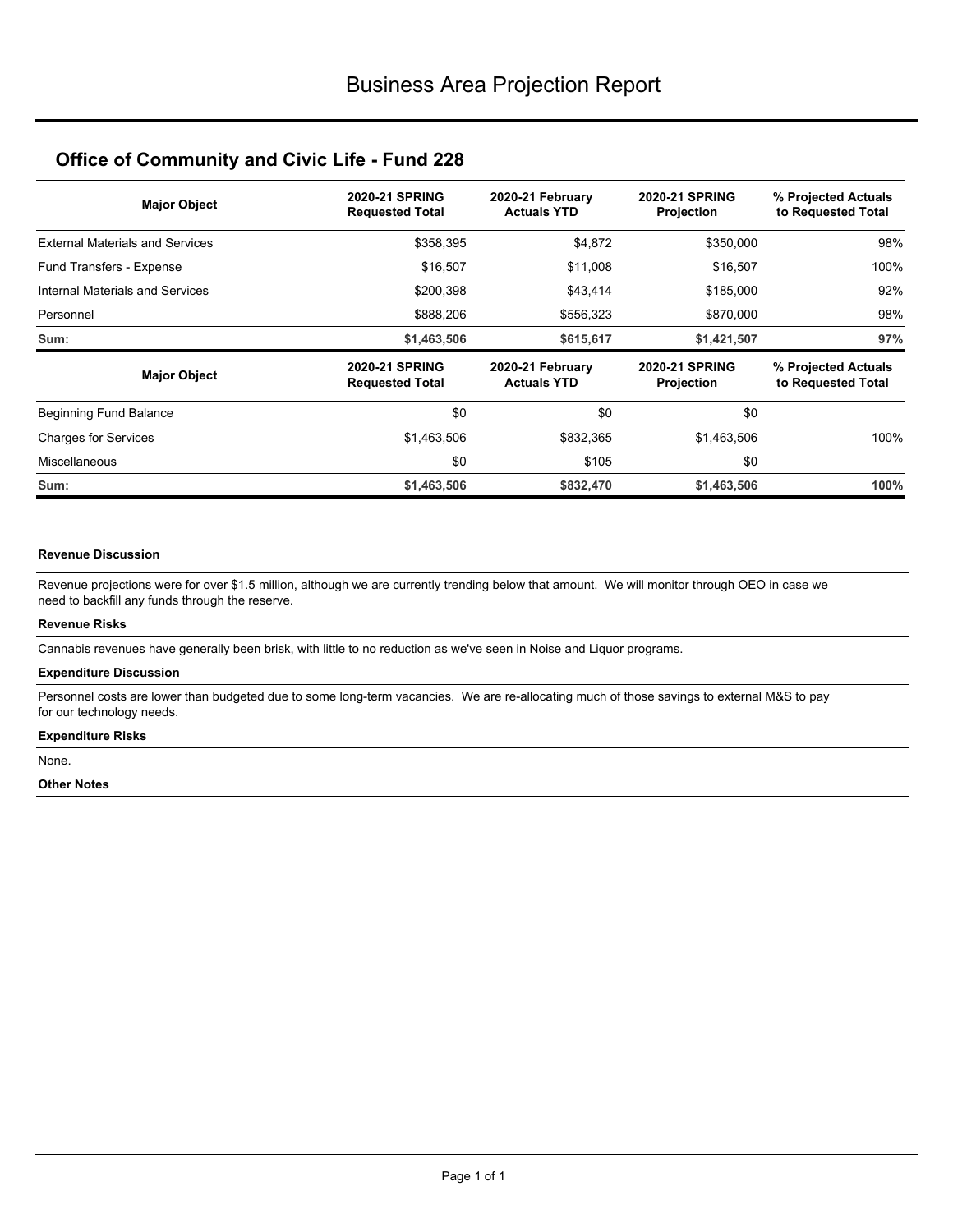| <b>Major Object</b>                    | 2020-21<br><b>SPRING</b><br><b>Revised Base</b> | 2020-21<br><b>SPRING Total</b><br><b>ADJ</b> | 2020-21<br><b>SPRING</b><br><b>Requested</b><br><b>Total</b> | <b>Requested</b><br><b>Adjustment</b><br>as % of Total<br><b>Requested</b><br><b>Budget</b> | 2020-21<br>February<br><b>Actuals YTD</b> | 2020-21 March<br><b>Actuals YTD</b> | 2020-21<br><b>SPRING</b><br>Projection | % Projected Actuals<br>to Budget |
|----------------------------------------|-------------------------------------------------|----------------------------------------------|--------------------------------------------------------------|---------------------------------------------------------------------------------------------|-------------------------------------------|-------------------------------------|----------------------------------------|----------------------------------|
| <b>External Materials and Services</b> | 58,395                                          | 300,000                                      | 358,395                                                      | 84%                                                                                         | 4,872                                     | 4,872                               | 350,000                                | 98%                              |
| Fund Transfers - Expense               | 16,507                                          | 0                                            | 16,507                                                       | 0%                                                                                          | 11,008                                    | 11.008                              | 0                                      |                                  |
| Internal Materials and Services        | 200,398                                         | 0                                            | 200,398                                                      | 0%                                                                                          | 43,414                                    | 43,414                              | $\Omega$                               |                                  |
| Personnel                              | 1,188,206                                       | $-300,000$                                   | 888,206                                                      | $-34%$                                                                                      | 556,323                                   | 556,323                             | 0                                      |                                  |
| Sum:                                   | 1,463,506                                       | 0                                            | 1,463,506                                                    | $0\%$                                                                                       | 615,617                                   | 615,617                             | 350,000                                | 24%                              |
| <b>Major Object</b>                    | 2020-21<br><b>SPRING</b><br><b>Revised Base</b> | 2020-21<br><b>SPRING Total</b><br><b>ADJ</b> | 2020-21<br><b>SPRING</b><br><b>Requested</b><br><b>Total</b> | Requested<br><b>Adjustment</b><br>as % of Total<br><b>Requested</b><br><b>Budget</b>        | 2020-21<br>February<br><b>Actuals YTD</b> | 2020-21 March<br><b>Actuals YTD</b> | 2020-21<br><b>SPRING</b><br>Projection | % Projected Actuals<br>to Budget |
| <b>Beginning Fund Balance</b>          | 0                                               | 0                                            | $\Omega$                                                     | #DIV/0                                                                                      | $\Omega$                                  | 0                                   | $\Omega$                               |                                  |
| <b>Charges for Services</b>            | 1,463,506                                       | $\mathbf 0$                                  | 1,463,506                                                    | 0%                                                                                          | 832.365                                   | 832.365                             | 0                                      |                                  |
| Miscellaneous                          | 0                                               | 0                                            | $\mathbf 0$                                                  | #DIV/0                                                                                      | 105                                       | 105                                 | $\mathbf 0$                            |                                  |
| Sum:                                   | 1,463,506                                       | 0                                            | 1,463,506                                                    | $0\%$                                                                                       | 832,470                                   | 832,470                             | 0                                      |                                  |
|                                        |                                                 |                                              |                                                              | Sum:                                                                                        | 1,448,086.92                              |                                     |                                        |                                  |
|                                        | 2,927,012                                       | 0                                            | 2,927,012                                                    | $0\%$                                                                                       |                                           | 1,448,087                           | 350,000                                | 12%                              |
|                                        |                                                 |                                              |                                                              | Sum:                                                                                        | 1,448,086.92                              |                                     |                                        |                                  |

#### **Revenue Discussion**

Revenue projections were for over \$1.5 million, although we are currently trending below that amount. We will monitor through OEO in case we need to backfill any funds through the reserve.

#### **Revenue Risks**

Cannabis revenues have generally been brisk, with little to no reduction as we've seen in Noise and Liquor programs.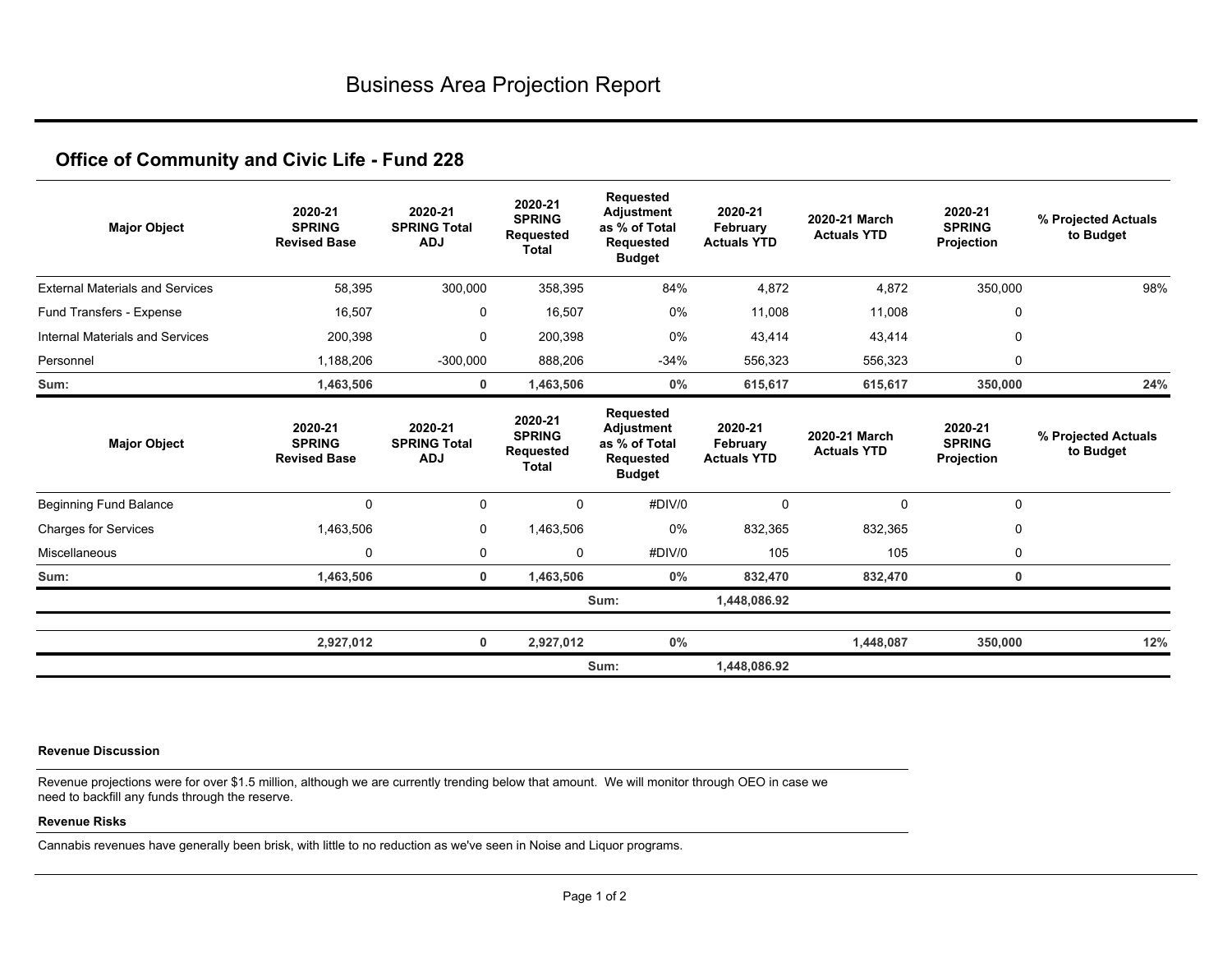#### **Expenditure Discussion**

Personnel costs are lower than budgeted due to some long-term vacancies. We are re-allocating much of those savings to external M&S to pay for our technology needs.

#### **Expenditure Risks**

None.